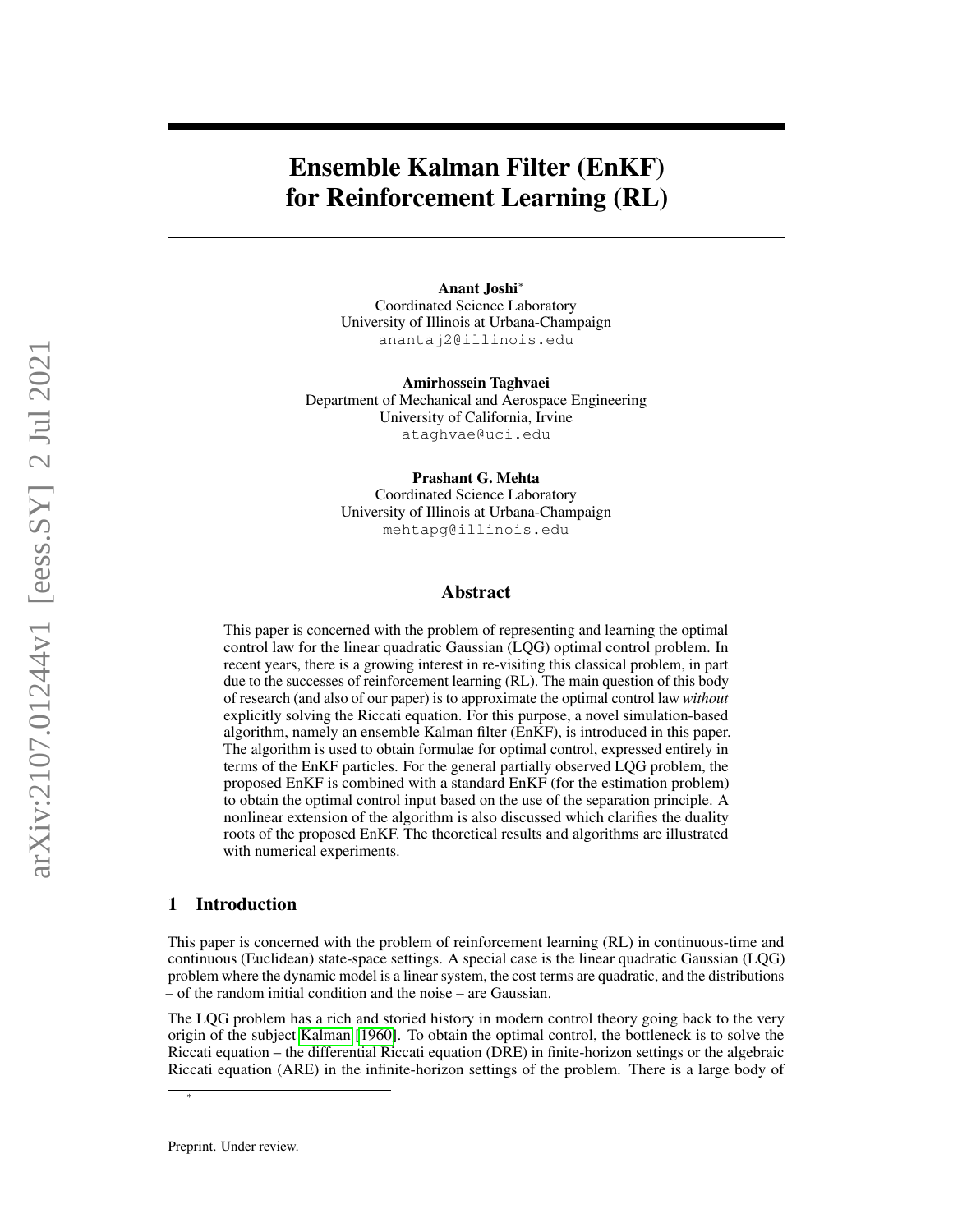literature devoted to the analytical study of these equations [Bittanti et al.](#page-9-0) [\[2012\]](#page-9-0), [Lancaster and](#page-10-1) [Rodman](#page-10-1) [\[1995\]](#page-10-1) and specialized numerical techniques have been developed to efficiently compute the solution [Laub](#page-10-2) [\[1991\]](#page-10-2), Benner and Bujanović [\[2016\]](#page-9-1).

There are two issues which makes the LQG and related problems a topic of recent research interest: (i) In high-dimensions, the matrix-valued nature of the DRE or ARE means that any algorithm is  $\mathcal{O}(d^2)$  in the dimension d of the state-space; and (ii) the model parameters may not be explicitly available to write down the DRE (or the ARE) let alone solve it. The latter is a concern, e.g., when the model exists only in the form of a black-box numerical simulator.

These two issues have motivated the recent research on the infinite-horizon linear quadratic regulator (LQR) problem [Fazel et al.](#page-10-3) [\[2018\]](#page-10-3), [Tu and Recht](#page-12-0) [\[2019\]](#page-12-0). In LQR, the bottleneck is to solve an ARE. The algorithms studied in the recent papers seek to bypass solving an ARE by directly searching over the space of stabilizing gain matrices. Global convergence rate estimates are established for both discrete-time [Fazel et al.](#page-10-3) [\[2018\]](#page-10-3), [Dean et al.](#page-9-2) [\[2020\]](#page-9-2), [Malik et al.](#page-11-0) [\[2020\]](#page-11-0), [Mohammadi et al.](#page-11-1) [\[2021\]](#page-11-1) and continuous-time [Mohammadi et al.](#page-11-2) [\[2020a,](#page-11-2)[b,](#page-11-3) [2019\]](#page-11-4) settings of the LQR problem. Extensions to the  $H_{\infty}$  regularized LQR [Zhang et al.](#page-12-1) [\[2020\]](#page-12-1) and Markov jump linear systems [Jansch-Porto et al.](#page-10-4) [\[2020\]](#page-10-4) have also been carried out.

The motivation and goals of the present work are related to these recent papers, albeit the proposed solution approach is very different. The inspiration for our work comes from the area of data assimilation (nonlinear filtering) [Reich and Cotter](#page-11-5) [\[2015\]](#page-11-5). In most practical applications of data assimilation, e.g., in weather prediction, (i) only simulation-based models are available, and (ii) these are very high-dimensional. The ensemble Kalman filter (EnKF) is an efficient simulationbased algorithm to assimilate sensor data in these applications *without* the need to explicitly solve a DRE [Evensen](#page-10-5) [\[1994,](#page-10-5) [2006\]](#page-10-6), [Houtekamer and Mitchell](#page-10-7) [\[2001\]](#page-10-7).

The primary contribution of this work is to extend the EnKF algorithm to now solve the LQG optimal control problem. Specifically, a novel type of EnKF is proposed to approximate the optimal control law for the LQG problem. The proposed algorithm is simulated-based and, in particular, avoids the need to solve the DRE. Assuming full-state feedback, it directly yields the optimal control input. For the partially observed case, the proposed EnKF is combined with a standard EnKF (for the estimation problem) to obtain the optimal control input based on the use of the separation principle.

The second contribution of this paper is to extend these results to a class of nonlinear optimal control problems. A simulation-based algorithm is described to obtain the optimal control law without the need to explicitly solve the Hamilton-Jacobi-Bellman (HJB) equation. Instead, the proposed algorithm requires a solution of a linear Poisson equation. It is shown that the EnKF algorithm for the LQG problem is a special case where the Poisson equation admits an analytical solution.

The two contributions of this paper represent the optimal control counterparts of the EnKF [Bergemann](#page-9-3) [and Reich](#page-9-3) [\[2012b\]](#page-9-3) and the feedback particle filter (FPF) [Yang et al.](#page-12-2) [\[2013\]](#page-12-2) algorithms that have been developed for the purposes of data assimilation [Taghvaei et al.](#page-12-3) [\[2018\]](#page-12-3).

The outline of the remainder of this paper is as follows. The LQG optimal control problem and its simulation-based solution is described in Sec. [2.](#page-2-0) Its nonlinear extension appears in Sec. [3.](#page-6-0) The algorithms are illustrated with numerical examples in Sec. [4.](#page-8-0)

**Notation:**  $\mathcal{N}(m, \Sigma)$  is a Gaussian probability distribution with mean m and covariance Σ. The notation  $\Sigma \succ 0$  is used when the matrix  $\Sigma$  is positive definite. For a smooth function  $f : \mathbb{R}^d \to \mathbb{R}$ ,  $\nabla f(x) = \left[\frac{\partial f}{\partial x_1}, \dots, \frac{\partial f}{\partial x_d}\right]^\top$  denotes the gradient of f, and  $\nabla^2 f(x) = \left[\frac{\partial^2 f}{\partial x_m \partial x_n}(x)\right]_{n,m=1}^d$  denotes the Hessian matrix. For a smooth vector-field  $v : \mathbb{R}^d \to \mathbb{R}^d$ ,  $\nabla \cdot v(x) = \sum_{n=1}^d \frac{\partial v_n}{\partial x_n}(x)$  denotes the divergence. And for a smooth tensor  $D : \mathbb{R}^d \to \mathbb{R}^{d \times d}$ ,  $\nabla \cdot D(x)$  is a vector field whose m-th component is  $\sum_{n=1}^{d} \frac{\partial D_{mn}}{\partial x_n}(x)$ , and  $\nabla^2 \cdot D(x) = \sum_{n,m=1}^{d} \frac{\partial^2 D_{mn}}{\partial x_n \partial x_m}(x)$ .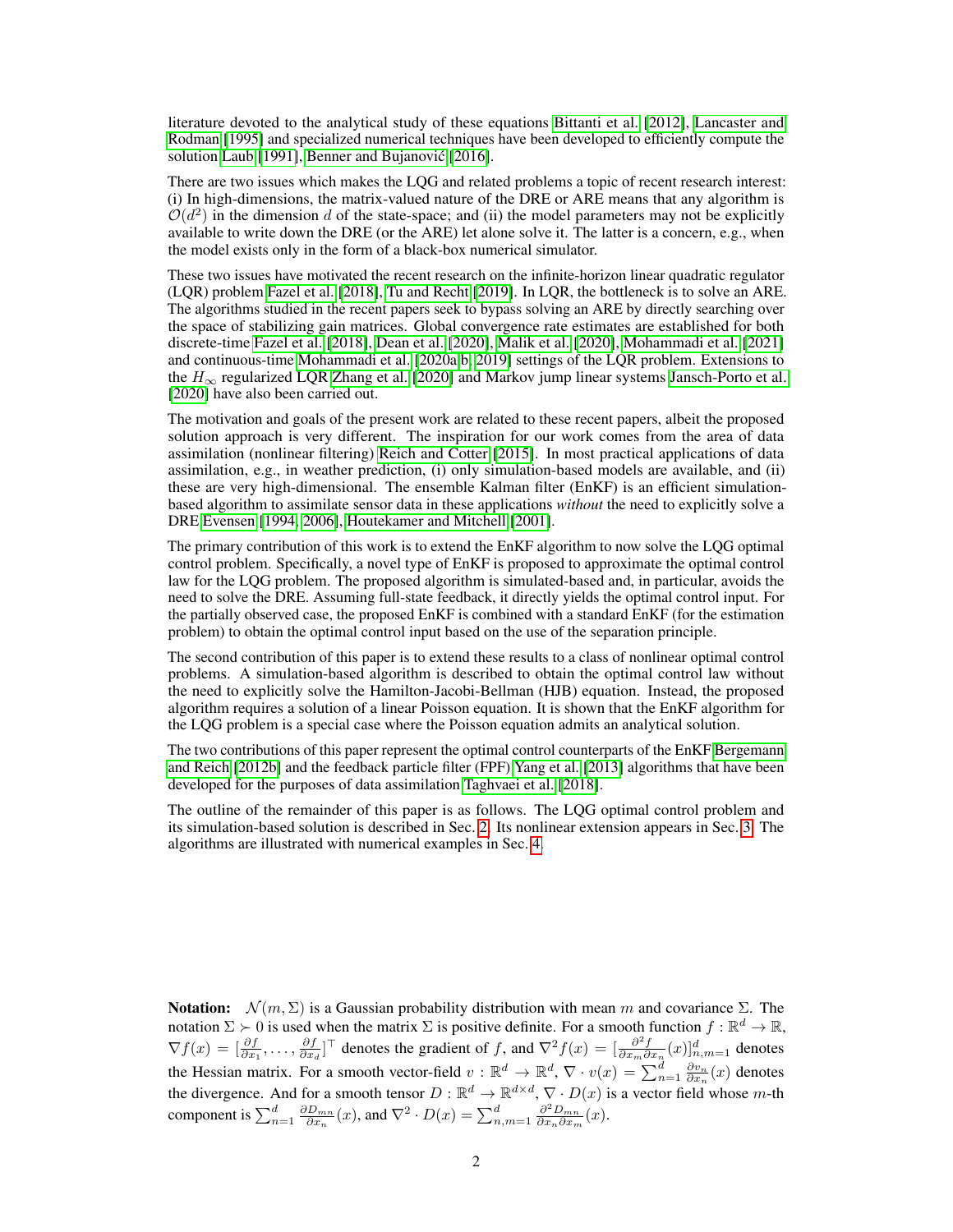## <span id="page-2-0"></span>2 Linear Quadratic Gaussian (LQG) problem

Problem: The partially observed linear Gaussian model is expressed using the Itô-stochastic differential equations (SDE) as

$$
dX_t = AX_t dt + BU_t dt + d\xi_t, \quad X_0 \sim \mathcal{N}(m_0, \Sigma_0)
$$
 (1a)

<span id="page-2-5"></span>
$$
dZ_t = HX_t dt + d\zeta_t, \quad Z_0 = 0 \tag{1b}
$$

where  $X = \{X_t \in \mathbb{R}^d : t \geq 0\}$  is the hidden state process,  $U = \{U_t \in \mathbb{R}^m : t \geq 0\}$  is the control input, and  $Z = \{Z_t \in \mathbb{R}^p : t \geq 0\}$  is the observation process. The model parameters A, B, H are matrices of appropriate dimensions, the process noise  $\xi = \{\xi_t \in \mathbb{R}^d : t \geq 0\}$  and the observation noise  $\zeta = \{\zeta_t \in \mathbb{R}^p : t \geq 0\}$  are Wiener processes (w.p.) with covariance Q and R, respectively. It is assumed that  $X_0$ ,  $\xi$  and  $\zeta$  are mutually independent and  $\mathcal{R} \succ 0$ .

The LQG optimal control objective is to minimize

<span id="page-2-6"></span>
$$
J(U) = \mathsf{E}\left(\int_0^T \frac{1}{2} |CX_t|^2 + \frac{1}{2} U_t^\top R U_t \, \mathrm{d}t + \frac{1}{2} X_T^\top P_T X_T\right) \tag{2}
$$

It is assumed that  $(A, B)$  is controllable,  $(A, C)$  and  $(A, H)$  are observable, and the matrices  $P_T \succ 0$ and  $R \succ 0$ . In the fully observed settings,  $U_t$  is allowed to be a function of  $X_t$ . In the partially observed settings,  $U_t$  is a function of the past observations  $\{Z_s : 0 \le s \le t\}$ . For this purpose, it is convenient to denote  $\mathcal{Z}_t := \sigma({Z_s : 0 \le s \le t})$  as the sigma-field generated by the observations, and consider control inputs U which are adapted to the filtration  $\mathcal{Z} := \{ \mathcal{Z}_t : t \geq 0 \}.$ 

**Classical solution:** Using the seperation principle<sup>[2](#page-2-1)</sup>, the LQG controller is obtained in three steps:

**Step 1. Filter design:** The objective of the filter design step is to compute the causal estimate  $\hat{X}_t := \mathsf{E}(X_t | \mathcal{Z}_t)$  for  $t \geq 0$ . The evolution equation for  $\{\hat{X}_t : t \geq 0\}$  is the Kalman-Bucy filter. Notably, the optimal gain matrix for the filter is obtained by solving a forward (in time) DRE.

**Step 2. Control design:** The objective of the control design step is to compute the optimal feedback control law  $\{u_t(x): 0 \le t \le T, x \in \mathbb{R}^d\}$  for the fully observed LQG problem. It is well known to be of the linear form

$$
u_t(x) = K_t x, \quad 0 \le t \le T
$$

where the optimal gain matrix  $K_t$  is obtained by solving a backward (in time) DRE.

Step 3. Certainty equivalence: The optimal control input is obtained by combining the results from steps 1 and 2:

<span id="page-2-4"></span><span id="page-2-3"></span>
$$
U_t = u_t(\hat{X}_t) = K_t \hat{X}_t, \quad 0 \le t \le T
$$

The bottleneck is to solve the DREs – the forward DRE for the optimal filter gain and the backward DRE for the optimal control gain<sup>[3](#page-2-2)</sup>. In the following three sections, we describe a simulationbased algorithm for these three steps which avoids the need to explicitly solve the DREs. The implementation details of the algorithm can be found in Appendix [C.](#page-13-0)

#### 2.1 Step 1. Filter design using EnKF

The filter design objective is to compute the causal estimate  $\hat{X}_t = \mathsf{E}(X_t | \mathcal{Z}_t)$ . In the linear Gaussian settings, the conditional distribution of the  $X_t$  is Gaussian whose mean and variance are denoted as  $m_t$  and  $\Sigma_t$ , respectively. These evolve according to the Kalman-Bucy filter:

$$
\mathrm{d}m_t = Am_t \,\mathrm{d}t + BU_t \,\mathrm{d}t + L_t \left(\,\mathrm{d}Z_t - Hm_t \,\mathrm{d}t\right), \quad m_0 = \mathsf{E}(X_0) \tag{3a}
$$

$$
\frac{\mathrm{d}}{\mathrm{d}t} \Sigma_t = A \Sigma_t + \Sigma_t A^\top + Q - \Sigma_t H^\top \mathcal{R}^{-1} H \Sigma_t, \quad \Sigma_0 = \text{var}(X_0)
$$
\n(3b)

<span id="page-2-1"></span><sup>&</sup>lt;sup>2</sup>The separation principle hinges on the assumption that the control input  $U_t$  does not change the observation sigma-field  $\mathcal{Z}_t$ . This is valid under very mild assumptions on the control policy, e.g. Lipschitz with respect to estimate  $\hat{X}_t$ . See [\[Van Handel, 2007,](#page-12-4) Sec. 7.3], [Georgiou and Lindquist](#page-10-8) [\[2013\]](#page-10-8) and references therein for a rigorous statement of allowed class of control policies.

<span id="page-2-2"></span><sup>&</sup>lt;sup>3</sup>In the steady-state or infinite horizon settings (as  $T \to \infty$ ), one may replace the optimal filter gain and the optimal control gain by their steady-state values. These are directly obtained by solving the respective AREs.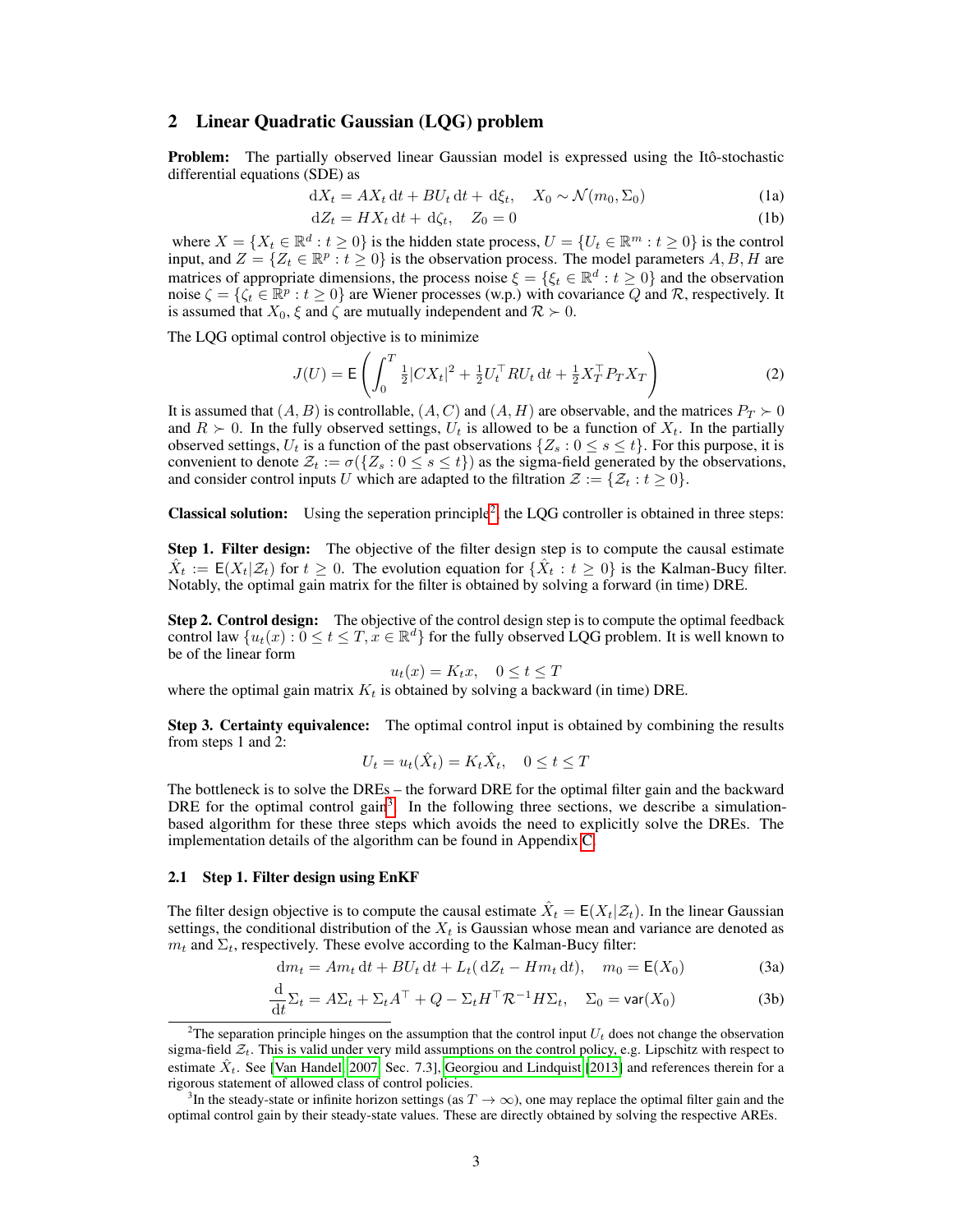where  $L_t = \Sigma_t H^\top \mathcal{R}^{-1}$  is the Kalman gain. Note that [\(3b\)](#page-2-3) is a forward (in time) DRE and its solution  $\Sigma_t$  is used to compute the optimal Kalman gain  $L_t$ .

The EnKF is a simulation-based algorithm to approximate the Kalman filter, that does not require an explicit solution of the DRE [\(3b\)](#page-2-3). The design of an EnKF proceeds in two steps:

**1.** Construct a stochastic process, denoted by  $\bar{X} := \{ \bar{X}_t \in \mathbb{R}^d : t \geq 0 \}$ , such that the conditional distribution (given  $\mathcal{Z}_t$ ) of  $\vec{X}_t$  is equal to the conditional distribution of  $\vec{X}_t$ ;

2. Simulate N stochastic processes, denoted by  $\{X_t^i : t \geq 0, 1 \leq i \leq N\}$ , to empirically approximate the distribution of  $\bar{X}_t$ .

The process  $\bar{X}$  is referred to as the mean-field process. The N processes in the step 2 are referred to as particles. The construction ensures that the EnKF is *exact* in the mean-field ( $N = \infty$ ) limit. That is, for any bounded and continuous function  $f$ ,

$$
\underbrace{\mathsf{E}[f(X_t)|\mathcal{Z}_t]}_{\text{exactness condition}} \underbrace{\mathsf{E}[f(\bar{X}_t)|\mathcal{Z}_t]}_{\text{exactness condition}} \stackrel{\text{Step 2}}{\approx} \frac{1}{N} \sum_{i=1}^N f(X_t^i)
$$

The details of the two steps are as follows:

Mean-field process: The mean-field process is constructed as

<span id="page-3-0"></span>
$$
d\bar{X}_t = A\bar{X}_t dt + BU_t dt + d\bar{\xi}_t + \bar{L}_t (dZ_t - \frac{H\bar{X}_t + H\bar{m}_t}{2} dt), \quad \bar{X}_0 \sim \mathcal{N}(m_0, \Sigma_0)
$$
 (4)

where  $\bar{\xi} := \{\bar{\xi}_t : t \geq 0\}$  is an independent copy of the process noise  $\xi$ ,  $\bar{L}_t := \bar{\Sigma}_t H^\top \mathcal{R}^{-1}$  is the Kalman gain and

$$
\bar{m}_t := \mathsf{E}[\bar{X}_t|\mathcal{Z}_t], \quad \bar{\Sigma}_t := \mathsf{E}[(\bar{X}_t - \bar{m}_t)(\bar{X}_t - \bar{m}_t)^\top | \mathcal{Z}_t]
$$

are the conditional mean and the conditional covariance, respectively, of  $\bar{X}_t$ . The right-hand side of [\(4\)](#page-3-0) depends upon both the process  $(\bar{X}_t)$  as well as the statistics of the process  $(\bar{m}_t, \bar{\Sigma}_t)$ . Such an SDE is an example of a McKean-Vlasov SDE. The proof of the following proposition is included in Appendix [A](#page-12-5) (see also [\[Taghvaei and Mehta, 2020,](#page-11-6) Theorem 1]).

<span id="page-3-3"></span>Proposition 1 (Exactness of EnKF). *Consider the mean-field EnKF* [\(4\)](#page-3-0) *initialized with a Gaussian initial condition*  $\bar{X}_0 \sim \mathcal{N}(m_0, \Sigma_0)$ . Suppose the control input U is a  $\tilde{Z}$ -adapted stochastic process. Then its solution  $\bar{X}_t$  is a Gaussian random variable whose conditional mean and variance

$$
\bar{m}_t = m_t, \quad \bar{\Sigma}_t = \Sigma_t, \quad a.s., \ t > 0
$$

*evolve the same as the Kalman filter* [\(3\)](#page-2-4)*.*

**Finite-** $N$  **approximation:** The mean-field process is simulated as an interacting particle system:  $(1)$ 

<span id="page-3-1"></span>
$$
dX_t^i = \underbrace{AX_t^i dt + BU_t dt + d\xi_t^i}_{\text{i-th copy of model (1a)}} + \underbrace{L_t^{(N)}(dZ_t - \frac{HX_t^i + H\hat{X}_t^{(N)}}{2}dt)}_{\text{data assimilation step}}, \quad X_0^i \stackrel{\text{i.i.d}}{\sim} \mathcal{N}(m_0, \Sigma_0) \tag{5}
$$

where  $\hat{X}_t^{(N)} := \frac{1}{N} \sum_{i=1}^N X_t^i$  is the empirical mean and

<span id="page-3-2"></span>
$$
L_t^{(N)} = \frac{1}{N-1} \sum_{i=1}^{N} (X_t^i) (H X_t^i - H \hat{X}_t^{(N)})^\top \mathcal{R}^{-1}
$$
 (6)

is the empirical approximation of the optimal Kalman gain matrix. The system [\(5\)](#page-3-1) is referred to as the square root form of the EnKF [\[Bergemann and Reich, 2012a,](#page-9-4) Eq (3.3)]. Note that the gain is approximated entirely in terms of particles *without* solving the DRE [\(3b\)](#page-2-3).

The EnKF  $(5)$  is an example of a simulation-based algorithm in the sense that N copies of the model [\(1a\)](#page-2-5) are simulated in parallel. The simulations are coupled through a term which is referred to as the data assimilation step. This term has a gain times error feedback control structure.

Remark 1. *The mean-field process* [\(4\)](#page-3-0) *represents the mean-field limit of the finite-*N *system* [\(5\)](#page-3-1)*,* as the number of particles  $N \to \infty$ . The convergence is justified based on the propagation of *chaos* [Bishop and Del Moral](#page-9-5) [\[2018\]](#page-9-5). The computational complexity of an ENKF is  $\mathcal{O}(Nd)$ *. EnKF is a workhorse in applications such as weather prediction where models are simulation-based [Evensen](#page-10-6)*  $[2006]$ *, [Reich and Cotter](#page-11-5)*  $[2015]$ *. In these applications, the number of simulations*  $N \ll d$ *.*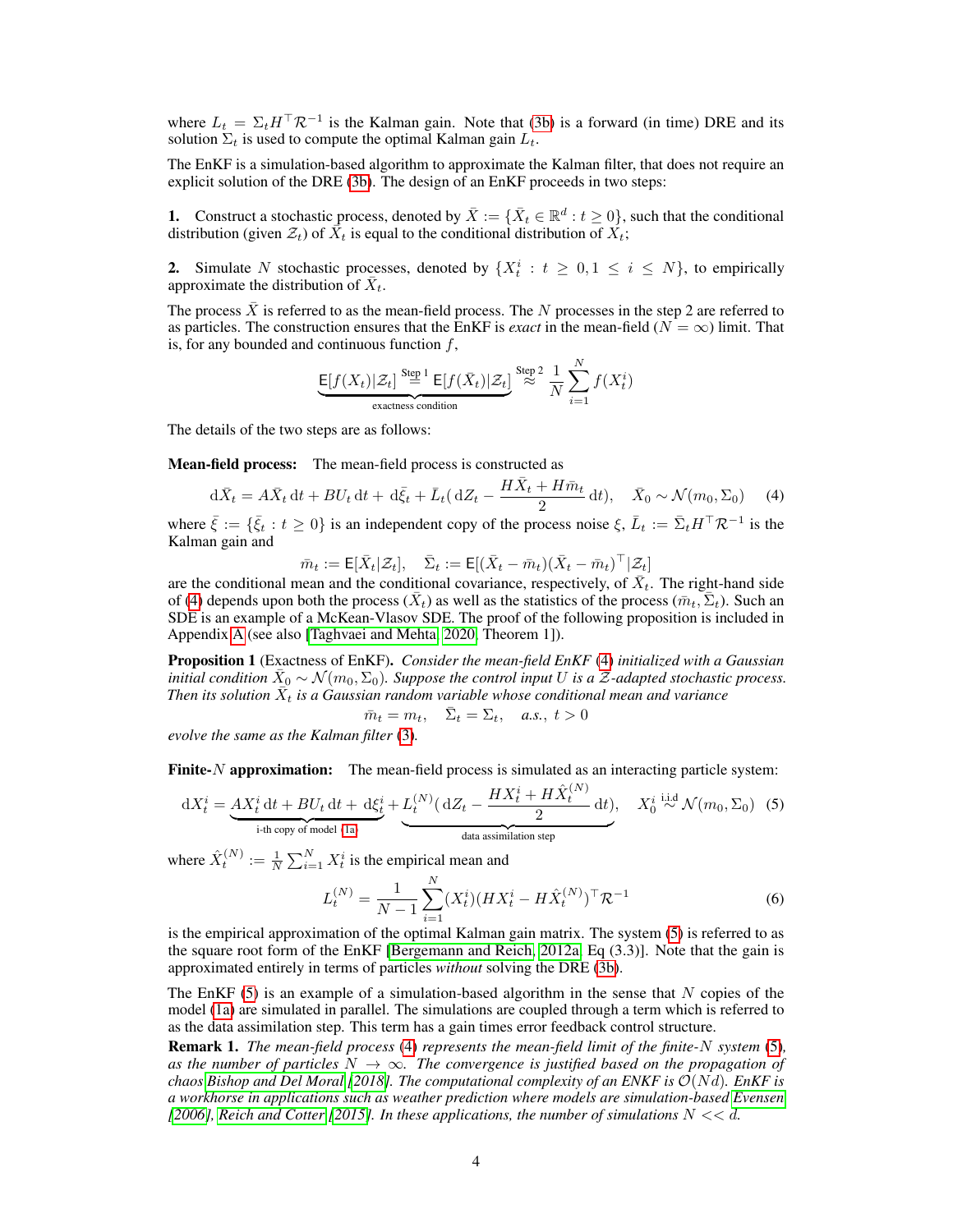#### 2.2 Step 2. Control design using EnKF

This section contains the primary contribution of this paper. Assuming full-state feedback, the optimal control law for the LQG problem [\(1a\)](#page-2-5)-[\(2\)](#page-2-6) is

$$
u_t(x) = K_t x \quad \text{where} \quad K_t = -R^{-1}B^\top P_t
$$

is the optimal gain matrix and  $P_t$  is a solution of the backward (in time) DRE

<span id="page-4-0"></span>
$$
-\frac{\mathrm{d}}{\mathrm{d}t}P_t = A^\top P_t + P_t A + C^\top C - P_t B R^{-1} B^\top P_t, \quad P_T \text{ (given)}
$$
\n<sup>(7)</sup>

It is known that  $P_t \succ 0$  for  $0 \le t \le T$  whenever  $P_T \succ 0$  [\[Brockett, 2015,](#page-9-6) Sec. 24]. Therefore,  $S_t = P_t^{-1}$  is well-defined. It is straightforward to verify that  $S_t$  also solves a backward DRE

$$
\frac{\mathrm{d}}{\mathrm{d}t}S_t = AS_t + S_t A^\top - BR^{-1} B^\top + S_t C^\top C S_t, \quad S_T = P_T^{-1}
$$

The bottleneck is to solve the DRE [\(7\)](#page-4-0). In the following, an EnKF is proposed to obtain a simulationbased approximation of the optimal control law  $u_t$ . As before, the construction proceeds in two steps:  $(i)$  definition of an exact mean-field process and  $(ii)$  its finite- $N$  approximation.

**Mean-field process:** The objective is to construct a stochastic process, denoted  $\bar{Y}_t \in \mathbb{R}^d$  at time t, whose variance equals  $P_t$ , the solution of the DRE [\(7\)](#page-4-0). This is done by constructing  $\bar{\mathcal{Y}} = \{\bar{\mathcal{Y}}_t \in \mathbb{R}^d :$  $0 \le t \le T$  as a solution of the following backward (in time) McKean-Vlasov SDE:

$$
d\bar{\mathcal{Y}}_t = A\bar{\mathcal{Y}}_t dt + B d\bar{\eta}_t + \frac{1}{2} \bar{S}_t C^\top (C\bar{\mathcal{Y}}_t + C\bar{n}_t) dt, \quad \bar{\mathcal{Y}}_T \sim \mathcal{N}(0, S_T)
$$
(8)

and defining

<span id="page-4-1"></span>
$$
\bar{Y}_t:=\bar{S}_t^{-1}(\bar{\mathcal{Y}}_t-\bar{n}_t)
$$

where  $\bar{\eta} = \{\bar{\eta}_t \in \mathbb{R}^m : t \geq 0\}$  is a w.p. with covariance matrix  $R^{-1}$ ,  $d\bar{\eta}$  in [\(8\)](#page-4-1) denotes the backward Itô-integral [\[Nualart and Pardoux, 1988,](#page-11-7) Sec. 4.2], and

$$
\bar{n}_t := \mathsf{E}[\bar{\mathcal{Y}}_t], \quad \bar{S}_t := \mathsf{E}[(\bar{\mathcal{Y}}_t - \bar{n}_t)(\bar{\mathcal{Y}}_t - \bar{n}_t)^{\top}]
$$

The proof of the following proposition is included in Appendix [B.](#page-13-1)

<span id="page-4-3"></span>Proposition 2. *Consider the mean-field EnKF* [\(8\)](#page-4-1) *initialized with a Gaussian initial condition*  $\bar{\mathcal{Y}}_T \sim \mathcal{N}(0,S_T)$ . Then its solution  $\bar{\mathcal{Y}}_t$  is a Gaussian random variable whose mean and variance

$$
\bar{n}_t = 0, \quad \bar{S}_t = S_t, \quad 0 \le t \le T
$$

 $\emph{Consequently,} \ \bar{Y}_t$  is also a Gaussian random variable with mean and variance

$$
\mathsf{E}(\bar{Y}_t) = 0, \quad \mathsf{E}(\bar{Y}_t \bar{Y}_t^\top) = P_t, \quad 0 \le t \le T
$$

*and therefore (i) If the matrix* B *is explicitly known then the optimal gain matrix*

$$
K_t = -R^{-1}B^\top \mathsf{E}(\bar{Y}_t\bar{Y}_t^\top)
$$

*or else (when it is not) then (ii) define the Hamiltonian*[4](#page-4-2) *(or the Q-function) [Mehta and Meyn](#page-11-8) [\[2009\]](#page-11-8)*

$$
H(x, a, t) := \frac{1}{2} |Cx|^2 + \frac{1}{2} a^{\top} Ra + x^{\top} E(\bar{Y}_t \bar{Y}_t^{\top}) (Ax + Ba)
$$

*from which the optimal control law is obtained as*  $u_t(x) = \arg \min_{a \in \mathbb{R}^m} H(x, a, t)$ *.* 

<span id="page-4-2"></span><sup>&</sup>lt;sup>4</sup>The Hamiltonian  $H(x, a, t)$  is in the form of an oracle because  $(Ax + Ba)$  is the right-hand side of the simulation model [\(1a\)](#page-2-5).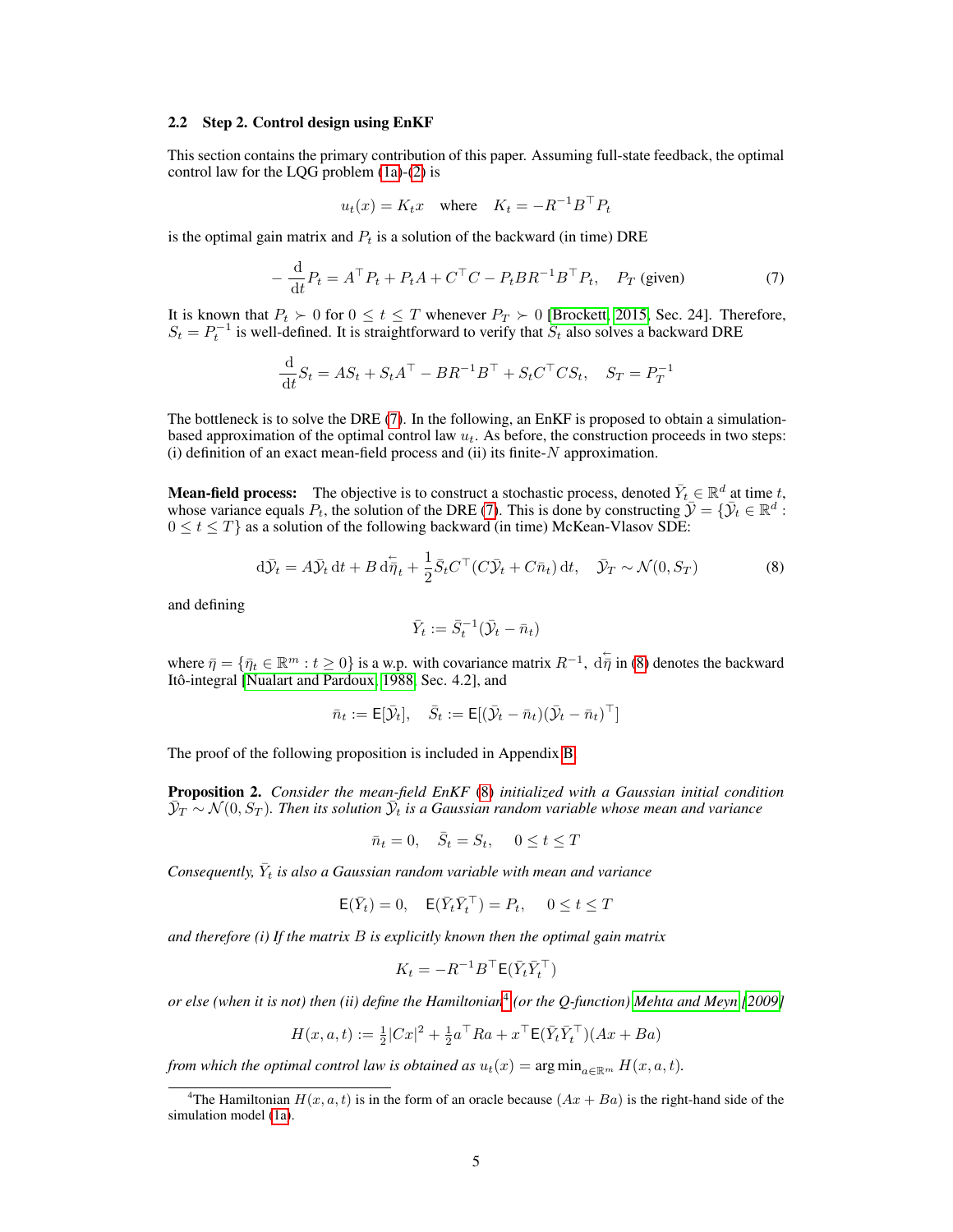**Finite-** $N$  **approximation:** The mean-field process is empirically approximated by simulating a system of interacting particles  $\{Y_t^i \in \mathbb{R}^d : 0 \le t \le T, i = 1, ..., N\}$  according to

<span id="page-5-0"></span>
$$
d\mathcal{Y}_t^i = \underbrace{A \mathcal{Y}_t^i dt + B d \overline{\eta}_t^i}_{i\text{-th copy of model (1a)}} + \underbrace{S_t^{(N)} C^\top (\frac{C \mathcal{Y}_t^i + C n_t^{(N)}}{2}) dt}_{RL \text{ step}}, \quad \mathcal{Y}_T^i \stackrel{\text{i.i.d}}{\sim} \mathcal{N}(0, P_T^{-1})
$$
(9)

$$
Y_t^i = (S_t^{(N)})^{-1} (\mathcal{Y}_t^i - n_t^{(N)})
$$

where  $\eta^i$  is a copy of  $\bar{\eta}$ ,  $n_t^{(N)} = N^{-1} \sum_{i=1}^N \mathcal{Y}_t^i$ , and  $S_t^{(N)} = \frac{1}{N-1} \sum_{i=1}^N (\mathcal{Y}_t^i - n_t^{(N)})(\mathcal{Y}_t^i - n_t^{(N)})^\top$ .

The EnKF  $(9)$  is an example of a simulation-based algorithm in the sense that N copies of the model [\(1a\)](#page-2-5) are simulated in parallel. An intuitive explanation of each of the terms on the right-hand side of [\(9\)](#page-5-0), and their relationship to standard RL approaches is as follows:

*Representation:* The unknown positive definite matrix  $P_t$  is encoded in terms of statistics (variance) of the particles. Such a representation is fundamentally distinct from representing the value function, or its proxies, such as the Q function, in terms of a set of basis functions [Devraj et al.](#page-10-9) [\[2020\]](#page-10-9), [Maei](#page-11-9) [et al.](#page-11-9) [\[2010\]](#page-11-9), [Fujimoto et al.](#page-10-10) [\[2018\]](#page-10-10), [Melo et al.](#page-11-10) [\[2008\]](#page-11-10).

*Dynamics:* The first term " $A y_t^i dt$ " on the right-hand side of [\(9\)](#page-5-0) is simply a copy of uncontrolled dynamics in the model [\(1a\)](#page-2-5).

*Control:* The second term is the control input " $BU_t$  dt" implemented as " $B \, d\eta_t^i$ ". That is, the control input U for the i-th particle is a white noise process with covariance  $R^{-1}$ . One may interpret this as an exploration step whereby the cheaper control directions are explored more.

In summary, for the  $i$ -th particle, the dynamics and control are the same as any RL algorithm (white noise is used for exploration). The difference arises due to the third term.

*RL step:* The third term indicated as the RL step engenders a particle flow that effectively implements the value iteration step of the RL. There are several points to be made:

1. The RL step is a function of the state cost term in [\(2\)](#page-2-6). This is most easily seen by writing the equation for the empirical mean

$$
dn_t^{(N)} = (A + S_t^{(N)} C^\top C) n_t^{(N)} dt + B d\eta_t^{(N)}, \quad n_T^{(N)} = 0
$$

where  $\eta_t^{(N)} = N^{-1} \sum_i \eta_t^i$ . Noting that the state cost term is  $x^\top C^\top C x$ , the RL step implements a gradient with  $S_t^{(N)} C^{\top}$  as the gain matrix.

- 2. The RL step has a linear feedback control structure and serves to couple the particles. Without the RL step, the particles are independent of each other.
- 3. This form of the RL step is possible *only* if one has access to a simulator and an ability to add additional terms outside the control channel (same as the data assimilation step in estimation). For example, this is not possible when the system exists only as an experiment.

It remains to use the finite- $N$  system to approximate the optimal control law.

**Optimal control:** There are two cases to consider: (i) If the matrix  $B$  is explicitly known then<sup>[5](#page-5-1)</sup>

<span id="page-5-2"></span>
$$
K_t^{(N)} = -\frac{1}{N-1} \sum_{i=1}^{N} R^{-1} (B^{\top} Y_t^i) (Y_t^i)^{\top}
$$
 (10)

or else (when it is not) then (ii) approximate the Hamiltonian as

$$
H^{(N)}(x, a, t) := \frac{1}{2} |Cx|^2 + \frac{1}{2} a^{\top} R a + \frac{1}{N - 1} \sum_{i=1}^{N} (x^{\top} Y_t^i) (Y_t^i)^{\top} \underbrace{(Ax + Ba)}_{\text{model (1a)}}
$$

from which the optimal control law is obtained as

$$
u^{(N)}_t(x)=\mathop{\arg\min}_{a\in\mathbb{R}^m}H^{(N)}(x,a,t)
$$

<span id="page-5-1"></span><sup>&</sup>lt;sup>5</sup>Eq. [\(10\)](#page-5-2) for the optimal control gain matrix  $K_t^{(N)}$  is dual to the eq. [\(6\)](#page-3-2) for optimal filter gain matrix  $L_t^{(N)}$ .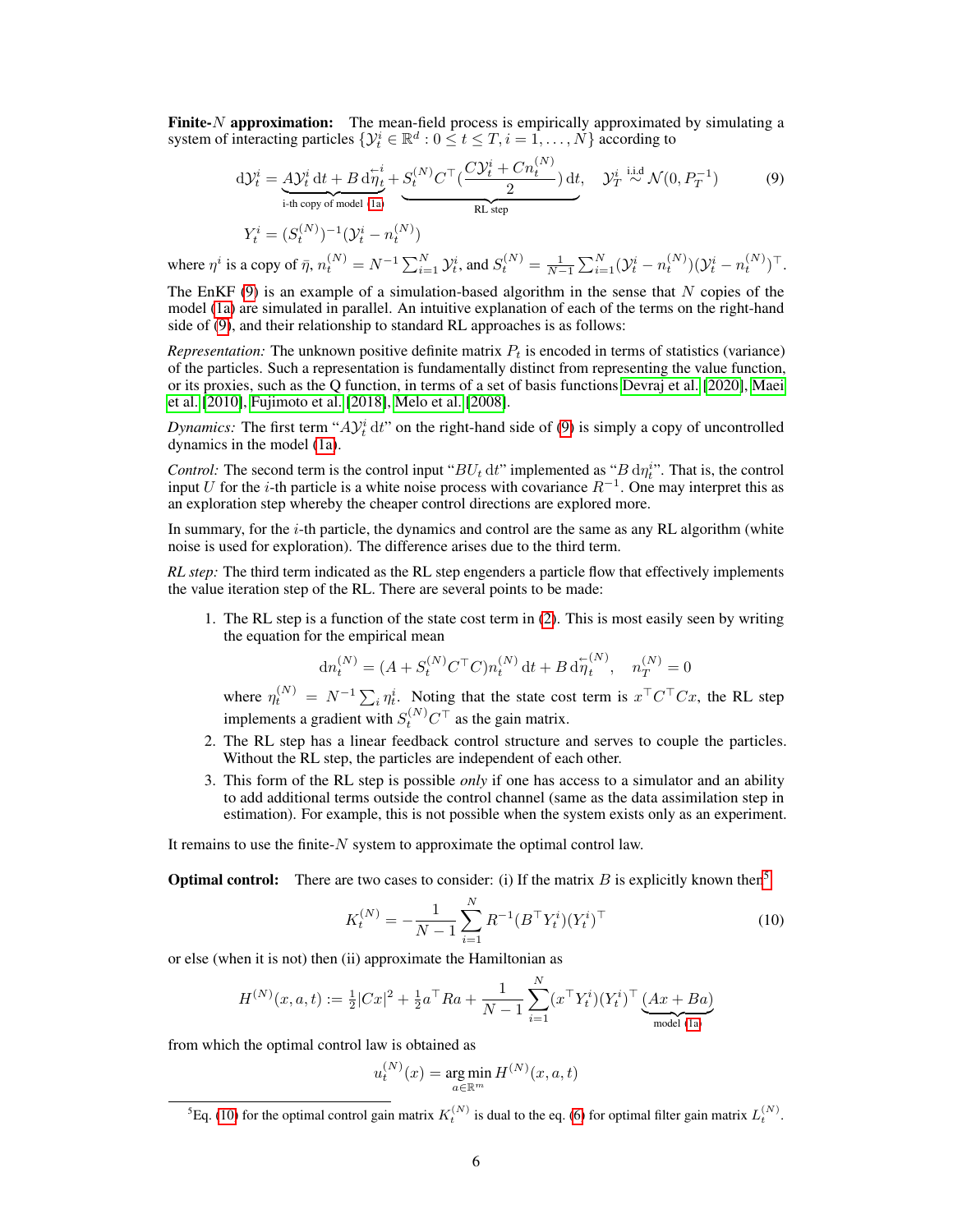There are several zeroth-order approaches to solve the minimization problem, e.g., by constructing 2-point estimators for the gradient. Since the objective function is quadratic and the matrix  $R$  is known, m queries of  $H^{(N)}(x,\cdot,t)$  are sufficient to compute  $u_t^{(N)}(x)$ . This procedure is compared to the model-free policy optimization based methods for the LQR problem [Mohammadi et al.](#page-11-1) [\[2021\]](#page-11-1). In policy optimization, the value  $J(U)$  is minimized over the search space of stabilizing gain matrices, using a gradient descent approach. For each perturbation of the gain matrix, the gradient is estimated by simulating N trajectories over a time-horizon T. In contrast, using the EnKF, the matrix  $P_t$  is estimated by simulating  $N$  trajectories (simulation of EnKF is an offline calculation). Then the optimal control is obtained from an application of the minimum principle that only requires  $m$ evaluations at each t (the minimization of Hamiltonian is an online calculation).

#### 2.3 EnKF-based algorithm for the LQG controller

By combining the result of steps 1 and 2, the optimal control input

$$
U_t = \begin{cases} K_t^{(N)} \hat{X}_t^{(N)} & \text{if } B \text{ is known} \\ u_t^{(N)} (\hat{X}_t^{(N)}) & \text{o.w.} \end{cases}
$$

The overall algorithm including steps 1, 2 and 3 is tabulated in the supplementary material where additional remarks on numerical approximation of backward SDEs and the error analysis (as the number of particles  $N \to \infty$  and discretization time-step  $\delta t \to 0$ ) also appear.

## <span id="page-6-0"></span>3 A nonlinear extension

Consider the nonlinear optimal control problem:

$$
\min_{U} \quad J(U) = \mathsf{E}\left(\int_0^T \left(\frac{1}{2}|c(X_t)|^2 + \frac{1}{2}U_t^\top R U_t\right) \, \mathrm{d}t + g(X_T)\right)
$$
\n
$$
\text{subject to:} \quad \mathrm{d}X_t = a(X_t) \, \mathrm{d}t + b(X_t)U_t \, \mathrm{d}t + \sigma(X_t) \, \mathrm{d}\xi_t
$$

where X is the state, U is the control, and the process noise  $\xi$  is a standard w.p. (as before). The vector fields  $a(\cdot), b(\cdot), c(\cdot), g(\cdot)$ , and  $\sigma(\cdot)$  are continuously differentiable functions of their arguments and the control penalty parameter  $R \geq 0$ . For the calculations described next, it is useful to define two diffusion tensors  $Q(x) := \sigma(x)\sigma^{\top}(x)$  and  $D(x) := b(x)R^{-1}b^{\top}(x)$ .

The solution is easily obtained using a standard dynamic programming (DP) argument.

**Dynamic programming:** For  $t \in (0, T)$ , the value function

$$
v_t(x) := \min_{\{U_s : t \le s \le T\}} \mathsf{E}\left(\int_t^T \left(\frac{1}{2} |c(X_s)|^2 + \frac{1}{2} U_s^\top R U_s\right) \, \mathrm{d} s + g(X_T) \middle| X_t = x\right) \tag{11}
$$

From the DP optimality principle, the value function solves the HJB equation

$$
\frac{\partial v_t}{\partial t} + \frac{1}{2}c^2 - \frac{1}{2}\nabla v_t^\top D \nabla v_t + a^\top \nabla v_t + \frac{1}{2}\text{Tr}(Q \nabla^2 v_t) = 0, \quad v_T = g \tag{12}
$$

and the optimal control input is of the state feedback form  $U_t = u_t(X_t)$  where

<span id="page-6-2"></span><span id="page-6-1"></span>
$$
u_t(x) = -R^{-1}b^\top(x)\nabla v_t(x) \tag{13}
$$

is the optimal control law. For the LQG special case, the value function  $v_t(x) = \frac{1}{2}x^\top P_t x + (constant)$ is quadratic and the HJB equation reduces to the DRE for the matrix  $P_t$ .

Solving the HJB equation is the bottleneck in obtaining the optimal control law. In the following, a mean-field process is introduced based on the use of a log transformation.

**Log transformation:** Defined the probability density  $p_t(x) \propto e^{-v_t(x)}$ . As part of the supplementary material, it is shown that the density evolves according to a backward eqaution

$$
\frac{\partial p_t}{\partial t} = -\nabla \cdot (p_t a) + p_t (h_t - \hat{h}_t) + \nabla \cdot (p_t \nabla \cdot D) - \frac{1}{2} \nabla^2 \cdot (p_t D), \quad p_T \propto e^{-g} \tag{14}
$$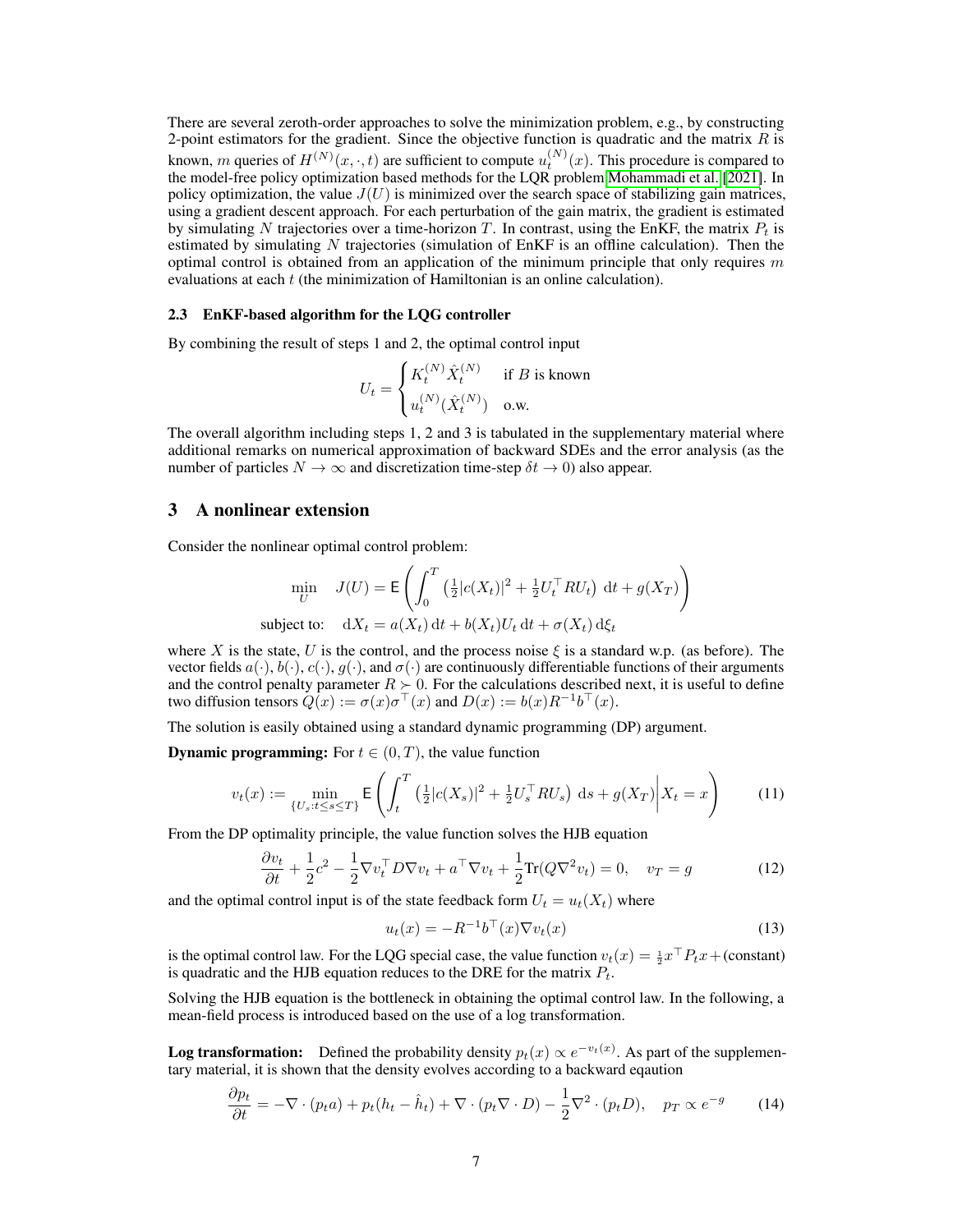where

$$
h_t = \frac{1}{2}c^2 + \nabla \cdot a - \frac{1}{2}\nabla^2 \cdot D + \frac{1}{2}\text{Tr}\left((D - Q)\nabla^2 \log(p_t)\right)
$$

and  $\hat{h}_t := \int h_t(x) p_t(x) \, dx$ .

**Mean-field process:** A mean-field process  $\bar{\mathcal{Y}} = \{\bar{\mathcal{Y}}_t \in \mathbb{R}^d : 0 \le t \le T\}$  is defined as follows:

<span id="page-7-2"></span>
$$
d\bar{\mathcal{Y}}_t = a(\bar{\mathcal{Y}}_t) dt + b(\bar{\mathcal{Y}}_t) d\bar{\eta}_t + \nabla \cdot D(\bar{\mathcal{Y}}_t) dt + \mathcal{V}_t(\bar{\mathcal{Y}}_t) dt, \quad \bar{\mathcal{Y}}_T \sim p_T \tag{15}
$$

where  $\bar{\eta} := \{\bar{\eta}_t \in \mathbb{R}^m : 0 \le t \le T\}$  is a w.p. with covariance  $R^{-1}$ , and  $\mathcal{V}_t(\cdot)$  is a vector-field that solves the first order linear partial differential equation (PDE)

<span id="page-7-0"></span>
$$
-\frac{1}{\bar{p}_t(x)}\nabla \cdot (\bar{p}_t(x)\mathcal{V}_t(x)) = (h_t(x) - \hat{h}_t), \quad \forall \ x \in \mathbb{R}^d
$$
\n(16)

where  $\hat{h}_t := \int h_t(x) \bar{p}_t(x) dx$  and  $\bar{p}_t$  is the density of  $\bar{\mathcal{Y}}_t$  at time t.

The following proposition relates the density  $\bar{p}_t(x)$  of the mean-field process and the value function  $v_t(x)$  of the optimal control problem. The relationship is useful to obtain an expression for the optimal control law. Its proof appears in Appendix [D.](#page-15-0)

<span id="page-7-3"></span>**Proposition 3.** Suppose  $p_t \propto e^{-v_t}$  and  $\bar{p}_t$  is the density  $\bar{\mathcal{Y}}_t$  at time t. Then provided  $p_T = \bar{p}_T$ ,

$$
p_t(x) = \bar{p}_t(x), \quad \forall \ x \in \mathbb{R}^d, \ 0 \le t \le T
$$

*Consequently, the optimal control law is given by*

$$
u_t(x) = R^{-1}b^\top(x)\nabla \log \bar{p}_t(x)
$$

A finite N algorithm to implement the control law described in this section is presented in Appendix [E.](#page-16-0)

<span id="page-7-1"></span>**Example 1.** In the LQG example,  $a(x) = Ax$  and  $c(x) = Cx$  are linear vector-valued functions,  $b(x) = B$  and  $\sigma = Q^{\frac{1}{2}}$  are constant matrices, and  $p_t$  is Gaussian. In this case,  $\nabla \cdot D = 0$  and the *function*  $h_t(x)$  *simplifies considerably because* 

$$
\nabla \cdot a(x) = (constant), \quad \nabla^2 \cdot D = 0, \quad \text{Tr}\left( (D - Q)\nabla^2 \log(p_t(x)) \right) = (constant)
$$

*Therefore, the right-hand side of the PDE* [\(16\)](#page-7-0) *is given by*

$$
h_t(x) - \hat{h}_t = \frac{1}{2} |Cx|^2 - \frac{1}{2} Tr(C^{\top} C (\bar{S}_t + \bar{n}_t \bar{n}_t^{\top}))
$$

*It is straightforward to verify that*

$$
\mathcal{V}_t(x) = \frac{1}{2} S_t C^\top C (x + \bar{n}_t)
$$

*solves the PDE* [\(16\)](#page-7-0)*. Therefore, for LOG, the equation for*  $\overline{Y}$  *reduces to the form described in* [\(8\)](#page-4-1)*.* 

Remark 2. *The first order PDE* [\(16\)](#page-7-0) *is well known to arise in the nonlinear data assimilation literature [Pathiraja et al.](#page-11-11) [\[2020\]](#page-11-11), [Daum et al.](#page-9-7) [\[2017\]](#page-9-7), [Crisan and Xiong](#page-9-8) [\[2010\]](#page-9-8). One of the issues with the PDE is that its solution is not unique. For this reason, it is useful to consider the gradient form solution such that*  $V_t(x) = \nabla \phi_t(x)$ *. The resulting PDE* 

$$
-\frac{1}{\bar{p}_t(x)}\nabla \cdot (\bar{p}_t(x)\nabla \phi_t(x)) = h_t(x) - \hat{h}_t
$$

*is referred to as the Poisson equation where the operator on the left-hand side is the weighted Laplacian. There is a well developed theory for existence and uniqueness of the solution of the Poisson equation (based upon assuming a suitable Poincare inequality). Numerical algorithms have also been developed for its numerical approximation using particles [Taghvaei et al.](#page-12-6) [\[2020\]](#page-12-6).*

Remark 3. *In solving the first order PDE* [\(16\)](#page-7-0) *or the Poisson equation, an additional difficulty arises here on account of approximating the right-hand side, the function*  $(h_t(x) - \hat{h}_t)$ *. In applications, some of these terms may be zero as noted below:*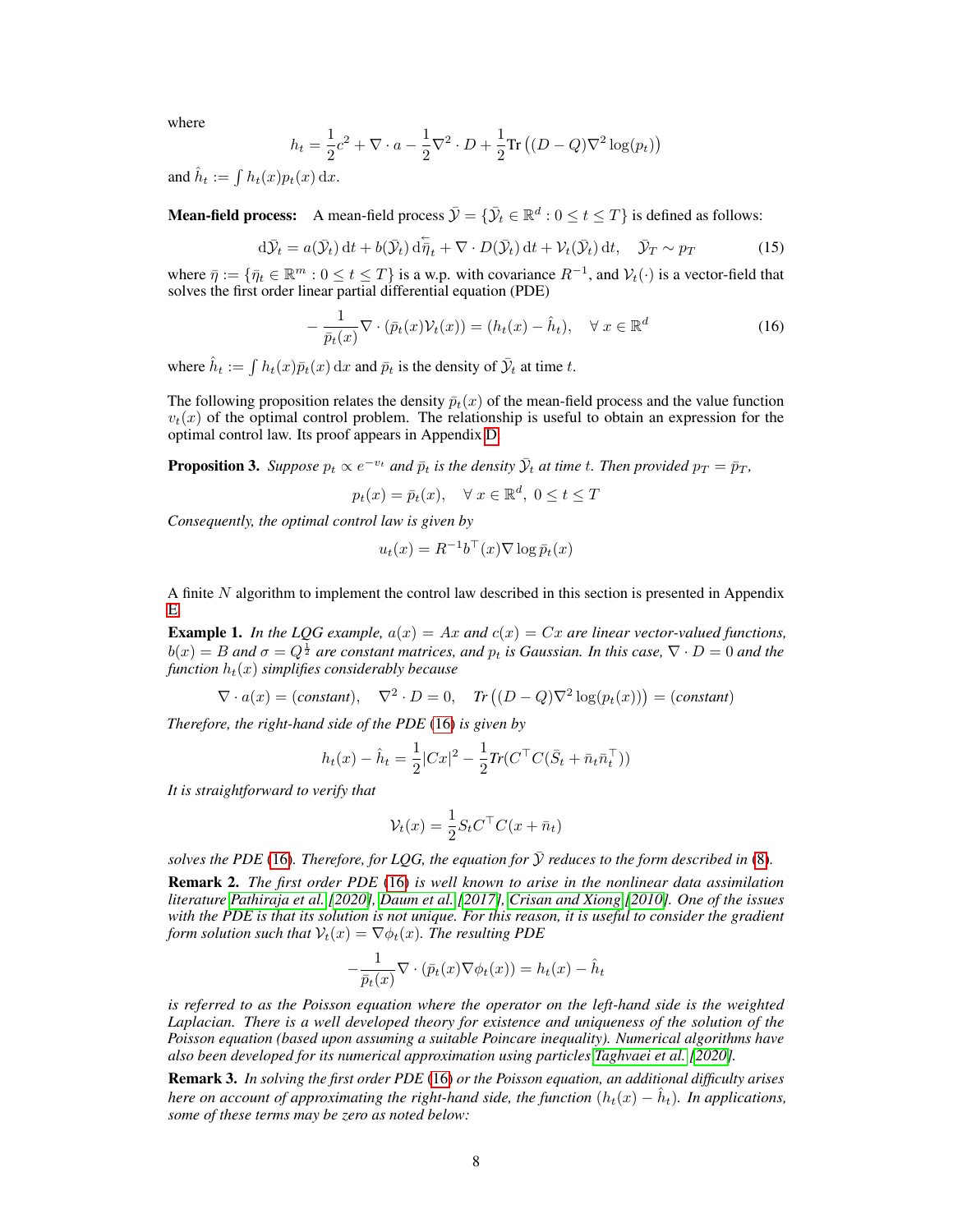- *1. The term*  $\nabla \cdot a(x) = 0$  *for conservative systems.*
- 2. *The term*  $\frac{1}{2}Tr((D(x) Q(x))\nabla^2 \log(p_t(x)))$  is zero whenever  $b(x) = \sigma(x)$ .
- *3. The term*  $\nabla^2 \cdot D(x) = 0$  *if*  $b(x) = B$ *, a constant matrix.*

*Even if these are not zero,*  $h_t(x) \approx \frac{1}{2}|c(x)|^2$  (the state cost) is a useful approximation. Combined *with the calculations in the Example [1,](#page-7-1) a finite-*N *algorithm is then obtained based on the Gaussian approximation of the density. The algorithm appears as part of the supplementary material.*

Remark 4. *The log transformation has a long history both in nonlinear filtering [Fleming and](#page-10-11) [Mitter](#page-10-11) [\[1982\]](#page-10-11) and in optimal control [Fleming](#page-10-12) [\[1977\]](#page-10-12). The transformation is an expression of the duality between optimal control and optimal estimation [Mitter and Newton](#page-11-12) [\[2003\]](#page-11-12), [Todorov](#page-12-7) [\[2008\]](#page-12-7). Therefore, it has both been used to:*

*(i) Obtain linearly solvable sampling algorithms to solve optimal control problems [Kappen and Ruiz](#page-10-13) [\[2016\]](#page-10-13), [Rawlik et al.](#page-11-13) [\[2013\]](#page-11-13), [Theodorou et al.](#page-12-8) [\[2010\]](#page-12-8), [Schütte et al.](#page-11-14) [\[2012\]](#page-11-14), [Todorov](#page-12-9) [\[2009\]](#page-12-9); and*

*(ii) Set up optimal control problems for the purposes of estimation and simulation [Sutter et al.](#page-11-15) [\[2016\]](#page-11-15), [Hartmann and Schütte](#page-10-14) [\[2012\]](#page-10-14), [Van Handel](#page-12-10) [\[2006\]](#page-12-10), [Kim and Mehta](#page-10-15) [\[2020\]](#page-10-15).*

*Although novel and distinct from the algorithms described in these earlier works – which instead rely on the use of a Feynman-Kac representation – the mean-field process* [\(15\)](#page-7-2)*-*[\(16\)](#page-7-0) *is an example of the sampling algorithm to solve the optimal control problem. The EnKF algorithm arises as a special case in the LQG settings of the problem. Given the enormous success of EnKF in data assimilation, the contributions of this paper potentially open up new opportunities for RL.*

## <span id="page-8-0"></span>4 Numerics

**1. Coupled mass spring damper system:** The first example is the LQR problem for a linear mass spring damper system from [Mohammadi et al.](#page-11-4) [\[2019\]](#page-11-4). For each mass, there are two states, position and velocity. A system with  $\frac{d}{2}$  masses is d-dimensional. The finite-N algorithm is used to obtain an empirical approximation  $\{P_t^{(N)} \in \mathbb{R}^{d \times d} : 0 \le t \le T\}$ . The exact  $\{P_t \in \mathbb{R}^{d \times d} : 0 \le t \le T\}$  is obtained by directly solving the backward DRE. The two are compared using the

$$
\text{MSE} := \frac{1}{T}\mathsf{E} \left(\int_0^T \frac{\|P_t - P_t^{(N)}\|_F^2}{\|P_t\|_F^2}\,dt\right)
$$

where  $\| \cdot \|_F$  is the Frobenius (matrix) norm. The MSE is approximated empirically by averaging the integral over 100 simulation runs. See Appendix [F.1](#page-17-0) for details on modeling, parameter values, and the numerical discretization.

Figure [1](#page-8-1) depicts the results of the numerical experiments showing the  $O(\frac{1}{N})$  decay of MSE as the number of particles  $N$  increases (for each fixed  $d$ ).



<span id="page-8-1"></span>Figure 1: MSE for the mass springer damper system.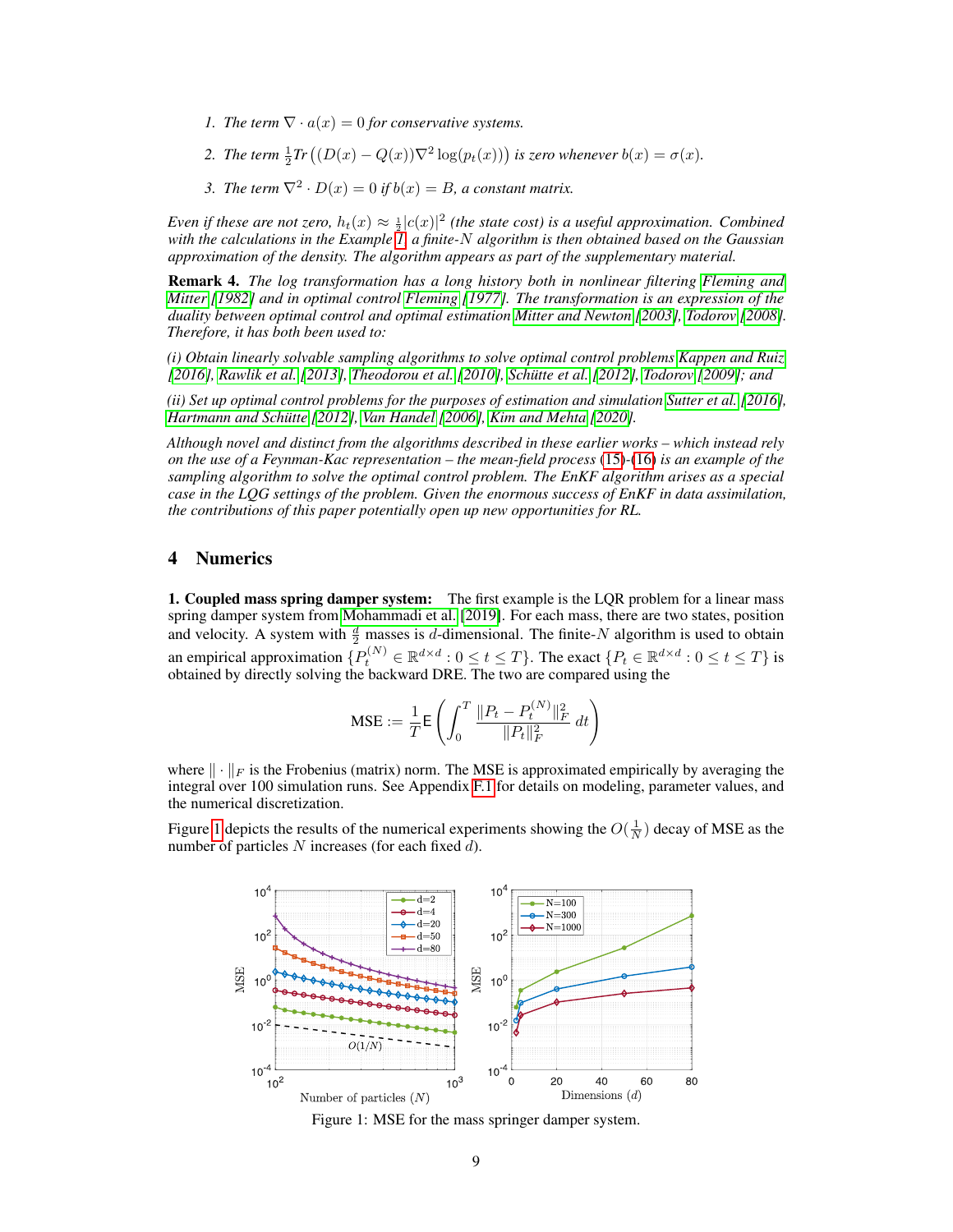2. Cart pole system: The second example is the nonlinear conservative cart pole model [Tedrake,](#page-12-11) [Rawlik et al.](#page-11-13) [\[2013\]](#page-11-13). The control acts as external force applied to the cart. The four-dimensional state for the system is  $(\theta, x, \omega, v)$ , where  $\theta \in S^1$  (the circle) is the angle of the pole (pendulum) as measured from the stable equilibrium,  $x \in \mathbb{R}$  is the displacement of cart along the horizontal, and  $(\omega, v) := (\dot{\theta}, \dot{x}) \in \mathbb{R}^2$  is the velocity vector. The control objective is to balance the pole – stabilize the system at the inverted equilibrium  $(\pi, 0, 0, 0)$ , assuming full state feedback. For the purposes of control design, the nonlinear system is first linearized at the desired equilibrium and an LQR problem is formulated (see Appendix [F.2](#page-18-0) for details). For the purposes of evaluation, the optimal control is applied to the full nonlinear model.

Figure [2](#page-9-9) depict the results of numerical experiments for three different choices of  $N$ . It is seen that as few as  $N = 10$  particles are sufficient to stabilize the equilibrium. Using  $N = 1000$  particles, the closed-loop trajectories are virtually indistinguishable from the DRE-based solution.



<span id="page-9-9"></span>Figure 2: Trajectories of the closed-loop cart pole system.

## References

- <span id="page-9-1"></span>P. Benner and Z. Bujanovic. On the solution of large-scale algebraic Riccati equations by using ´ low-dimensional invariant subspaces. *Linear Algebra and its Applications*, 488:430–459, 2016.
- <span id="page-9-4"></span>K. Bergemann and S. Reich. An ensemble Kalman-Bucy filter for continuous data assimilation. *Meteorologische Zeitschrift*, 21(3):213–219, 2012a. doi: 10.1127/0941-2948/2012/0307.
- <span id="page-9-3"></span>K. Bergemann and S. Reich. An ensemble Kalman-Bucy filter for continuous data assimilation. *Meteorologische Zeitschrift*, 21(3):213, 2012b.
- <span id="page-9-5"></span>A. N. Bishop and P. Del Moral. On the stability of matrix-valued Riccati diffusions. *arXiv preprint arXiv:1808.00235*, 2018. URL <https://arxiv.org/abs/1808.00235>.
- <span id="page-9-10"></span>A. N. Bishop, P. Del Moral, K. Kamatani, B. Remillard, et al. On one-dimensional riccati diffusions. *Annals of Applied Probability*, 29(2):1127–1187, 2019.
- <span id="page-9-0"></span>Sergio Bittanti, Alan J Laub, and Jan C Willems. *The Riccati Equation*. Springer Science & Business Media, 2012.
- <span id="page-9-6"></span>R. W Brockett. *Finite dimensional linear systems*. SIAM, 2015.
- <span id="page-9-8"></span>D. Crisan and J. Xiong. Approximate McKean-Vlasov representations for a class of SPDEs. *Stochastics*, 82(1):53–68, 2010. doi: 10.1080/17442500902723575.
- <span id="page-9-7"></span>F. Daum, J. Huang, and A. Noushin. Generalized Gromov method for stochastic particle flow filters. In *SPIE Defense+ Security*, pages 102000I–102000I. International Society for Optics and Photonics, 2017. doi: 10.1117/12.2248723.
- <span id="page-9-2"></span>S. Dean, H. Mania, N. Matni, B. Recht, and S. Tu. On the Sample Complexity of the Linear Quadratic Regulator. *Found Comput Math*, 20(4):633–679, August 2020. ISSN 1615-3383. doi: 10.1007/ s10208-019-09426-y. URL <https://doi.org/10.1007/s10208-019-09426-y>.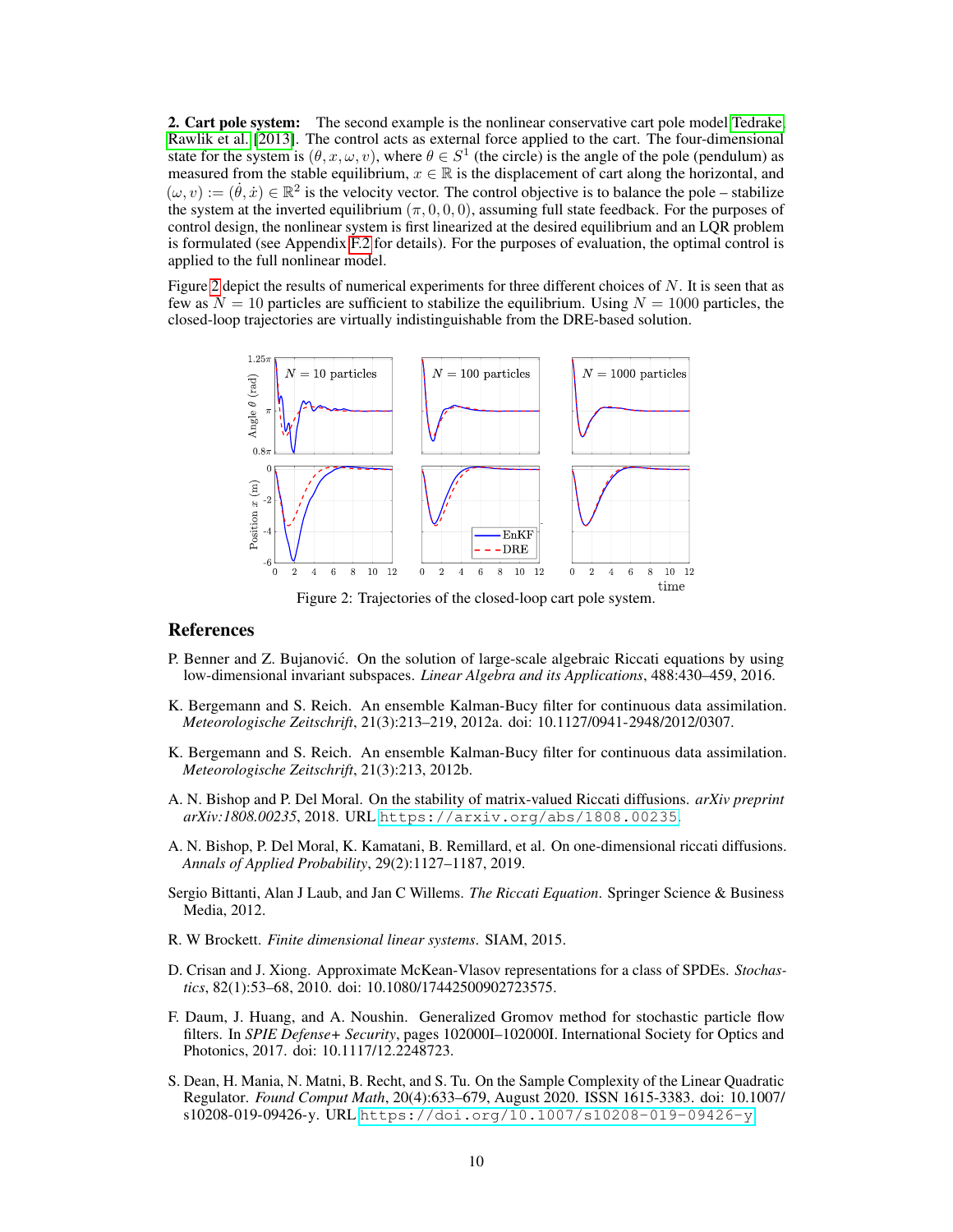- <span id="page-10-16"></span>P. Del Moral and J. Tugaut. On the stability and the uniform propagation of chaos properties of ensemble Kalman–Bucy filters. *Ann. Appl. Probab.*, 28(2):790–850, 04 2018. doi: 10.1214/ 17-AAP1317. URL <https://doi.org/10.1214/17-AAP1317>.
- <span id="page-10-9"></span>A. M. Devraj, A. Busic, and S. Meyn. Fundamental design principles for reinforcement learning algorithms. In K. G. Vamvoudakis, Y.Wan, F. L. Lewis, and D. Cansever, editors, *Handbook on Reinforcement Learning and Control*. Springer, 2020.
- <span id="page-10-5"></span>G. Evensen. Sequential data assimilation with a nonlinear quasi-geostrophic model using Monte Carlo methods to forecast error statistics. *Journal of Geophysical Research: Oceans*, 99(C5): 10143–10162, 1994. doi: 10.1029/94JC00572.
- <span id="page-10-6"></span>G. Evensen. *Data Assimilation. The Ensemble Kalman Filter*. Springer-Verlag, New York, 2006.
- <span id="page-10-3"></span>M. Fazel, R. Ge, S. Kakade, and M. Mesbahi. Global Convergence of Policy Gradient Methods for the Linear Quadratic Regulator. In *International Conference on Machine Learning*, pages 1467–1476. PMLR, July 2018. URL <http://proceedings.mlr.press/v80/fazel18a.html>. ISSN: 2640-3498.
- <span id="page-10-12"></span>W. H. Fleming. Exit probabilities and optimal stochastic control. *Applied Mathematics and Optimization*, 4(1):329–346, 1977.
- <span id="page-10-11"></span>W. H. Fleming and S. K. Mitter. Optimal Control and Nonlinear Filtering for Nondegenerate Diffusion Processes. *Stochastics*, 8(1):63–77, January 1982. ISSN 0090-9491. doi: 10.1080/ 17442508208833228. URL <https://doi.org/10.1080/17442508208833228>.
- <span id="page-10-10"></span>S. Fujimoto, H. van Hoof, and D. Meger. Addressing function approximation error in actor-critic methods. In Jennifer Dy and Andreas Krause, editors, *Proceedings of the 35th International Conference on Machine Learning*, volume 80 of *Proceedings of Machine Learning Research*, pages 1587–1596. PMLR, 10–15 Jul 2018. URL [http://proceedings.mlr.press/](http://proceedings.mlr.press/v80/fujimoto18a.html) [v80/fujimoto18a.html](http://proceedings.mlr.press/v80/fujimoto18a.html).
- <span id="page-10-8"></span>T. T. Georgiou and A. Lindquist. The separation principle in stochastic control, redux. *IEEE Transactions on Automatic Control*, 58(10):2481–2494, 2013.
- <span id="page-10-14"></span>C. Hartmann and C. Schütte. Efficient rare event simulation by optimal nonequilibrium forcing. *Journal of Statistical Mechanics: Theory and Experiment*, 2012(11):P11004, 2012.
- <span id="page-10-7"></span>P. L. Houtekamer and H. L. Mitchell. A sequential ensemble Kalman filter for atmospheric data assimilation. *Monthly Weather Review*, 129(1):123–137, 2001.
- <span id="page-10-4"></span>J. P. Jansch-Porto, B. Hu, and G. E. Dullerud. Convergence guarantees of policy optimization methods for Markovian jump linear systems. In *2020 American Control Conference (ACC)*, pages 2882–2887. IEEE, 2020.
- <span id="page-10-0"></span>R. E. Kalman. Contributions to the theory of optimal control. *Boletin de la Sociedad Matematica Mexicana (2)*, 5:102–109, 1960.
- <span id="page-10-13"></span>H. J. Kappen and H. C. Ruiz. Adaptive importance sampling for control and inference. *Journal of Statistical Physics*, 162(5):1244–1266, 2016.
- <span id="page-10-15"></span>J. W. Kim and P. G. Mehta. An optimal control derivation of nonlinear smoothing equations. In *Proceedings of the Workshop on Dynamics, Optimization and Computation held in honor of the 60th birthday of Michael Dellnitz*, pages 295–311. Springer, 2020.
- <span id="page-10-17"></span>Peter E Kloeden and Eckhard Platen. *Numerical Solution of Stochastic Differential Equations*. Springer, Applications of Mathematics, 1999.
- <span id="page-10-1"></span>P. Lancaster and L. Rodman. *Algebraic Riccati Equations*. Clarendon press, 1995.
- <span id="page-10-2"></span>A. J. Laub. Invariant subspace methods for the numerical solution of Riccati equations. In *The Riccati Equation*, pages 163–196. Springer, 1991.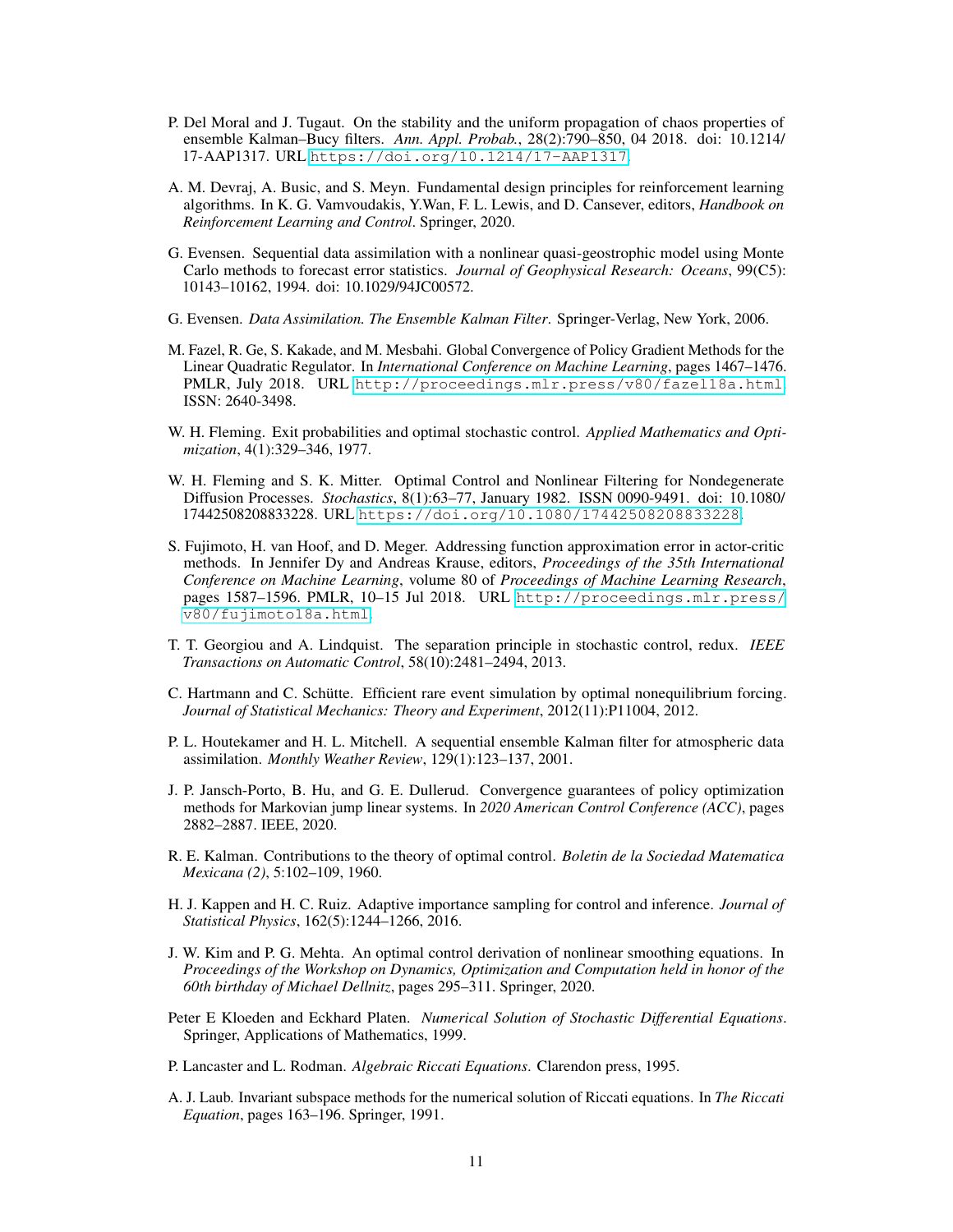- <span id="page-11-9"></span>H. R. Maei, C. Szepesvári, S. Bhatnagar, and R. S. Sutton. Toward off-policy learning control with function approximation. In *Proceedings of the 27th International Conference on International Conference on Machine Learning*, ICML'10, page 719–726, Madison, WI, USA, 2010. Omnipress. ISBN 9781605589077.
- <span id="page-11-0"></span>D. Malik, A.n Pananjady, K. Bhatia, K. Khamaru, P. L. Bartlett, and M. J. Wainwright. Derivative-Free Methods for Policy Optimization: Guarantees for Linear Quadratic Systems. *Journal of Machine Learning Research*, 21(21):1–51, 2020. ISSN 1533-7928. URL [http://jmlr.org/](http://jmlr.org/papers/v21/19-198.html) [papers/v21/19-198.html](http://jmlr.org/papers/v21/19-198.html).
- <span id="page-11-8"></span>P. G. Mehta and S. P. Meyn. Q-learning and Pontryagin's minimum principle. In *Proceedings of the 48h IEEE Conference on Decision and Control (CDC) held jointly with 2009 28th Chinese Control Conference*, pages 3598–3605. IEEE, 2009.
- <span id="page-11-10"></span>F. S. Melo, S. P. Meyn, and M. I. Ribeiro. An analysis of reinforcement learning with function approximation. In *Proceedings of the 25th International Conference on Machine Learning*, ICML '08, page 664–671, New York, NY, USA, 2008. Association for Computing Machinery. ISBN 9781605582054. doi: 10.1145/1390156.1390240. URL [https://doi.org/10.1145/](https://doi.org/10.1145/1390156.1390240) [1390156.1390240](https://doi.org/10.1145/1390156.1390240).
- <span id="page-11-12"></span>S. K. Mitter and N. J. Newton. A variational approach to nonlinear estimation. *SIAM journal on control and optimization*, 42(5):1813–1833, 2003.
- <span id="page-11-4"></span>H. Mohammadi, A. Zare, M. Soltanolkotabi, and M. R. Jovanovic. Global exponential convergence of gradient methods over the nonconvex landscape of the linear quadratic regulator. In *2019 IEEE 58th Conference on Decision and Control (CDC)*, pages 7474–7479, December 2019. doi: 10.1109/CDC40024.2019.9029985. ISSN: 2576-2370.
- <span id="page-11-2"></span>H. Mohammadi, M. R. Jovanovic, and M. Soltanolkotabi. Learning the model-free linear quadratic regulator via random search. In *Learning for Dynamics and Control*, pages 531–539. PMLR, July 2020a. URL <http://proceedings.mlr.press/v120/mohammadi20a.html>. ISSN: 2640-3498.
- <span id="page-11-3"></span>H. Mohammadi, M. Soltanolkotabi, and M. R. Jovanovic. Random search for learning the linear quadratic regulator. In *2020 American Control Conference (ACC)*, pages 4798–4803, July 2020b. doi: 10.23919/ACC45564.2020.9147749. ISSN: 2378-5861.
- <span id="page-11-1"></span>H. Mohammadi, M. Soltanolkotabi, and M. R. Jovanovic. On the Linear Convergence of Random Search for Discrete-Time LQR. *IEEE Control Systems Letters*, 5(3):989–994, July 2021. ISSN 2475-1456. doi: 10.1109/LCSYS.2020.3006256. Conference Name: IEEE Control Systems Letters.
- <span id="page-11-7"></span>D. Nualart and É. Pardoux. Stochastic calculus with anticipating integrands. *Probability Theory and Related Fields*, 78(4):535–581, 1988.
- <span id="page-11-11"></span>S. Pathiraja, S. Reich, and W. Stannat. Mckean-vlasov sdes in nonlinear filtering. *arXiv preprint arXiv:2007.12658*, 2020.
- <span id="page-11-13"></span>K. Rawlik, M. Toussaint, and S. Vijayakumar. On stochastic optimal control and reinforcement learning by approximate inference. In *Twenty-third international joint conference on artificial intelligence*, 2013.
- <span id="page-11-5"></span>S. Reich and C. Cotter. *Probabilistic forecasting and Bayesian data assimilation*. Cambridge University Press, 2015.
- <span id="page-11-14"></span>C. Schütte, S. Winkelmann, and C. Hartmann. Optimal control of molecular dynamics using markov state models. *Mathematical programming*, 134(1):259–282, 2012.
- <span id="page-11-15"></span>T. Sutter, A. Ganguly, and H. Koeppl. A variational approach to path estimation and parameter inference of hidden diffusion processes. *Journal of Machine Learning Research*, 17:6544–80, 2016.
- <span id="page-11-6"></span>A. Taghvaei and P. G. Mehta. An optimal transport formulation of the ensemble Kalman filter. *IEEE Transactions on Automatic Control*, pages 1–1, 2020. doi: 10.1109/TAC.2020.3015410.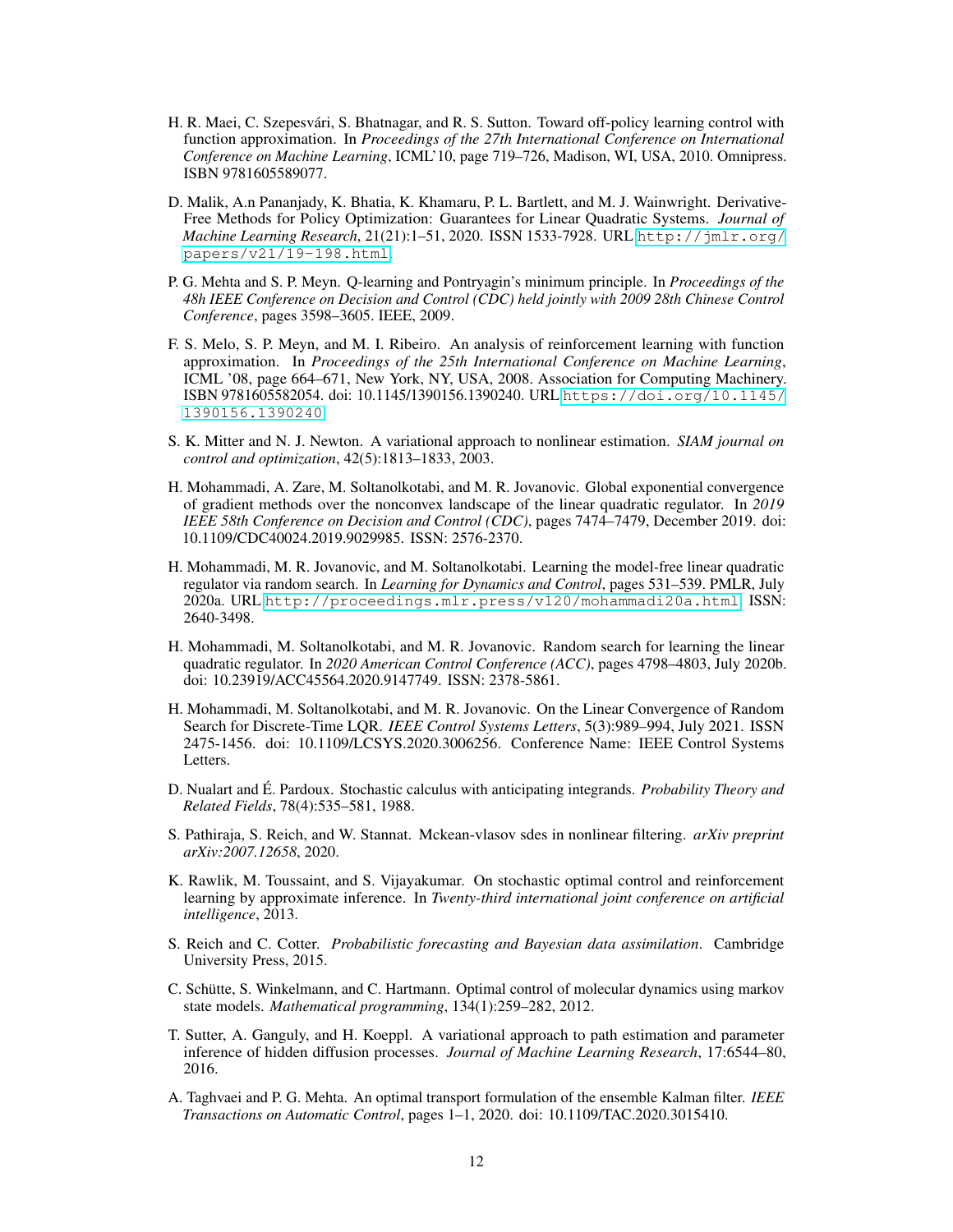- <span id="page-12-3"></span>A. Taghvaei, J. de Wiljes, P. G. Mehta, and S. Reich. Kalman filter and its modern extensions for the continuous-time nonlinear filtering problem. *Journal of Dynamic Systems, Measurement, and Control*, 140(3):030904, 2018. doi: 10.1115/1.4037780.
- <span id="page-12-6"></span>A. Taghvaei, P. G. Mehta, and S. P. Meyn. Diffusion map-based algorithm for gain function approximation in the feedback particle filter. *SIAM/ASA Journal on Uncertainty Quantification*, 8 (3):1090–1117, 2020.
- <span id="page-12-13"></span>Amirhossein Taghvaei. *Design and analysis of particle-based algorithms for nonlinear filtering and sampling*. PhD thesis, University of Illinois at Urbana-Champaign, 2019.
- <span id="page-12-12"></span>Amirhossein Taghvaei and Prashant G Mehta. Error analysis for the linear feedback particle filter. In *2018 Annual American Control Conference (ACC)*, pages 4261–4266. IEEE, 2018. doi: 10.23919/ ACC.2018.8430867.
- <span id="page-12-11"></span>R. Tedrake. Underactuated Robotics: Algorithms for Walking, Running, Swimming, Flying, and Manipulation (course Notes for MIT 6.832). URL <http://underactuated.mit.edu/>. Last accessed on 16 May 2021.
- <span id="page-12-8"></span>E. Theodorou, J. Buchli, and S. Schaal. A generalized path integral control approach to reinforcement learning. *The Journal of Machine Learning Research*, 11:3137–3181, 2010.
- <span id="page-12-7"></span>E. Todorov. General duality between optimal control and estimation. In *2008 47th IEEE Conference on Decision and Control*, pages 4286–4292, Dec 2008.
- <span id="page-12-9"></span>E. Todorov. Efficient computation of optimal actions. *Proceedings of the national academy of sciences*, 106(28):11478–11483, 2009.
- <span id="page-12-0"></span>S. Tu and B. Recht. The Gap Between Model-Based and Model-Free Methods on the Linear Quadratic Regulator: An Asymptotic Viewpoint. In *Conference on Learning Theory*, pages 3036–3083. PMLR, June 2019. URL <http://proceedings.mlr.press/v99/tu19a.html>. ISSN: 2640-3498.
- <span id="page-12-10"></span>R. Van Handel. Filtering, stability, and robustness. *PhD thesis, California Institute of Technology*, 2006.
- <span id="page-12-4"></span>R. Van Handel. Stochastic calculus, filtering, and stochastic control. *Course notes., URL http://www. princeton. edu/rvan/acm217/ACM217. pdf*, 14, 2007.
- <span id="page-12-2"></span>T. Yang, P. G. Mehta, and S. P. Meyn. Feedback particle filter. *IEEE Transactions on Automatic Control*, 58(10):2465–2480, October 2013. doi: 10.1109/TAC.2013.2258825.
- <span id="page-12-1"></span>K. Zhang, B. Hu, and T. Basar. On the Stability and Convergence of Robust Adversarial Reinforcement Learning: A Case Study on Linear Quadratic Systems. *Advances in Neural Information Processing Systems*, 33:22056–22068, 2020. URL [https://proceedings.neurips.cc/](https://proceedings.neurips.cc//paper/2020/hash/fb2e203234df6dee15934e448ee88971-Abstract.html) [/paper/2020/hash/fb2e203234df6dee15934e448ee88971-Abstract.html](https://proceedings.neurips.cc//paper/2020/hash/fb2e203234df6dee15934e448ee88971-Abstract.html).

# <span id="page-12-5"></span>A Proof of Prop. [1](#page-3-3)

It is first shown that the conditional mean  $\bar{m}_t$  and the conditional covariance  $\bar{\Sigma}_t$  evolve according to the Kalman filter equations [\(3\)](#page-2-4). The SDE for the mean is obtained by taking the conditional expectation of [\(4\)](#page-3-0),

$$
\mathrm{d}\bar{m}_t = A\bar{m}_t \,\mathrm{d}t + BU_t \,\mathrm{d}t + \bar{L}_t (\,\mathrm{d}Z_t - H\bar{m}_t \,\mathrm{d}t)
$$

where we used the fact that  $U_t$  is assumed to be  $\mathcal{Z}_t$  measurable.

To obtain the equation for the covariance, define the error process  $e_t = \overline{X}_t - \overline{m}_t$  which evolves according to

$$
\mathrm{d}e_t = (A - \frac{1}{2}\bar{L}_t H)e_t \,\mathrm{d}t + \,\mathrm{d}\bar{\xi}_t
$$

Then, upon an application of the Itô rule

$$
d(e_t e_t^{\top}) = (A - \frac{1}{2} \bar{L}_t H)(e_t e_t^{\top}) dt + (e_t e_t^{\top})(A - \frac{1}{2} \bar{L}_t H)^{\top} dt + Q dt + d \bar{\xi}_t e_t^{\top} + e_t d \bar{\xi}_t^{\top}
$$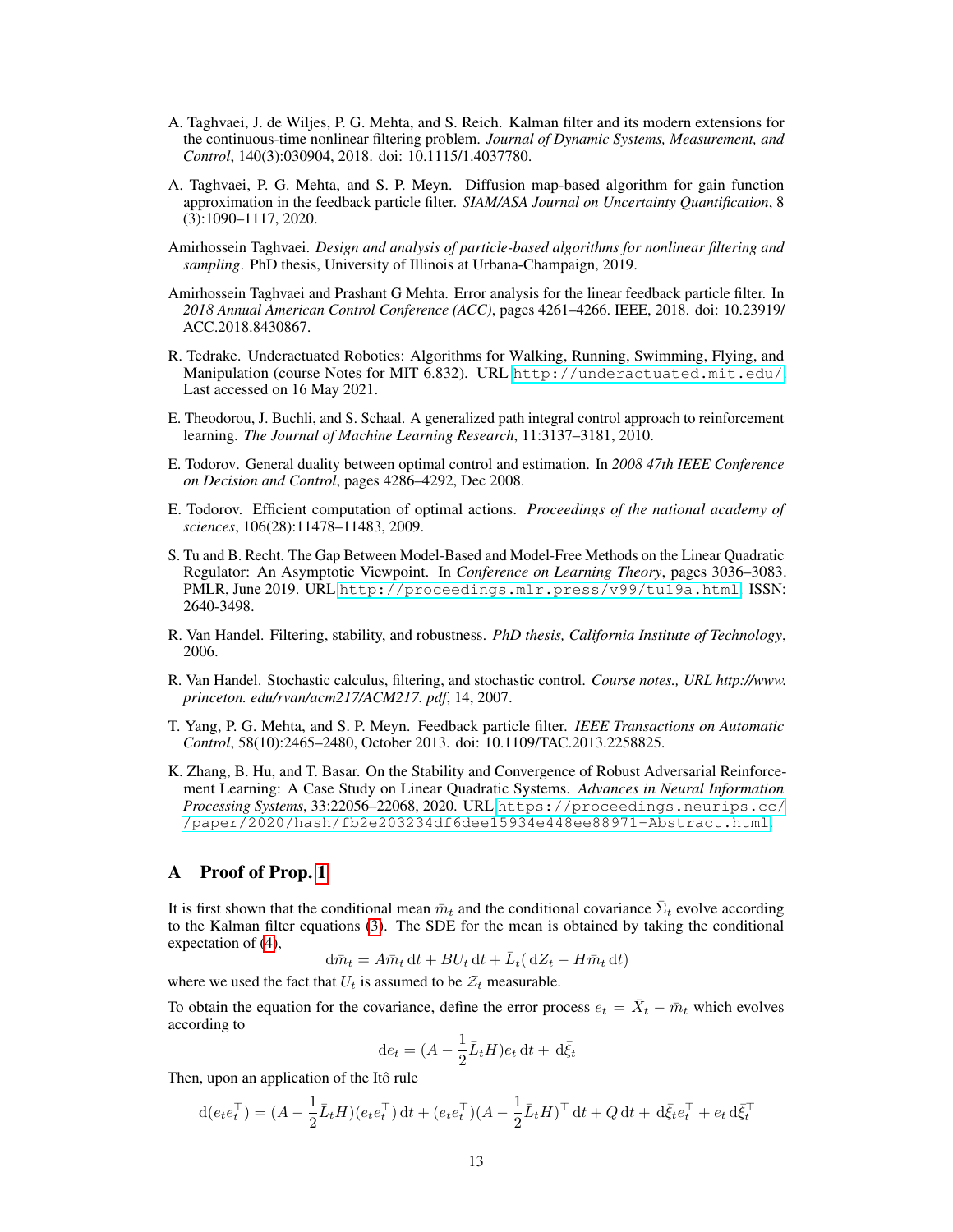and taking the conditional expectation, the equation for the conditional covariance  $\bar{\Sigma}_t = \mathsf{E}[e_t e_t^{\top} | \mathcal{Z}_t]$ is obtained as

$$
\frac{\mathrm{d}}{\mathrm{d}t}\bar{\Sigma}_t = A\bar{\Sigma}_t + \bar{\Sigma}_t A^\top + Q - \bar{\Sigma}_t H^\top H \bar{\Sigma}_t
$$

where we used the definition  $\bar{L}_t = \bar{\Sigma}_t H^{\top}$ .

The equation for the conditional covariance  $\bar{\Sigma}_t$  is identical to the DRE [\(3b\)](#page-2-3). Therefore, if the initial condition  $\bar{\Sigma}_0 = \Sigma_0$  then  $\bar{\Sigma}_t = \Sigma_t$  for all  $t > 0$ . This also implies  $\bar{L}_t = L_t$ , which in turn implies that the SDE for the conditional mean  $\bar{m}_t$  is identical to Kalman filter equation for  $m_t$ . If  $\bar{m}_0 = m_0$  then  $\bar{m}_t = m_t$  for all  $t > 0$ .

By replacing the mean-field terms  $\bar{m}_t$  and  $\bar{\Sigma}_t$  by exogenous processes  $m_t$  and  $\Sigma_t$ , the McKean-Vlasov SDE [\(4\)](#page-3-0) simplifies to an Ornstein-Uhlenbeck SDE. Because the distribution of the initial condition  $\bar{X}_0$  is Gaussian, the distribution of  $\bar{X}_t$  is also Gaussian and given by  $\mathcal{N}(m_t, \Sigma_t)$ .

### <span id="page-13-1"></span>B Proof of Prop. [2](#page-4-3)

The proof is similar to the proof of Prop. [1.](#page-3-3) The equation for the mean  $\bar{n}_t$  is obtained by taking the expectation of SDE [\(8\)](#page-4-1),

$$
\mathrm{d}\bar{n}_t = (A + \bar{S}_t C^\top C) \bar{n}_t \,\mathrm{d} t
$$

Because  $\bar{n}_T = 0$ , we have  $\bar{n}_t = 0$  for all  $t \in [0, T]$ .

The equation for the covariance  $\bar{S}_t$  is obtained by writing the SDE for the error  $e_t := \bar{\mathcal{Y}}_t - \bar{n}_t$ :

$$
\mathrm{d}e_t = (A + \frac{1}{2}\bar{S}_t C^\top C)e_t \,\mathrm{d}t + B\,\mathrm{d}\overleftarrow{\eta}_t,
$$

Using the Itô rule for  $e_t e_t^{\top}$ ,

$$
\mathbf{d}(e_t e_t^\top) = (A + \frac{1}{2}\bar{S}_t C^\top C)(e_t e_t^\top)\,\mathbf{d}t + (e_t e_t^\top)(A + \frac{1}{2}\bar{S}_t C^\top C)^\top - B R^{-1} B^\top + B \,\mathbf{d}\dot{\bar{\eta}}_t e_t^\top + e_t (B \,\mathbf{d}\dot{\bar{\eta}}_t)^\top
$$

The Itô correction term appears with a negative sign because the SDE involves a backward Wiener process  $\bar{\eta}_t$  [\[Nualart and Pardoux, 1988,](#page-11-7) Sec. 4.2]. Taking an expectation yields the following equation for  $\overline{S}_t$ :

$$
\frac{\mathrm{d}}{\mathrm{d}t}\bar{S}_t = (A + \frac{1}{2}\bar{S}_t C^\top C)\bar{S}_t + \bar{S}_t (A + \frac{1}{2}\bar{S}_t C^\top C)^\top - BR^{-1}B^\top
$$

The SDE is identical to the SDE for  $S_t$ . Because  $\bar{S}_T = S_T$ , we have  $\bar{S}_t = S_t$  for all  $t \in [0, T]$ . The conclusion that  $\bar{y}_t$  is Gaussian follows from the fact that with  $\bar{n}_t = n_t$  and  $\bar{S}_t = S_t$ , the SDE for  $\bar{y}_t$ is an Ornstein-Uhlenbeck SDE with a Gaussian terminal condition.

The proof for the rest of proposition is straightforward. By definition,

$$
\begin{aligned} \mathsf{E}[\bar{Y}_t] &= \mathsf{E}[\bar{S}_t^{-1}(\bar{\mathcal{Y}}_t - \bar{n}_t)] = \bar{S}_t^{-1}(\bar{n}_t - \bar{n}_t) = 0 \\ \mathsf{E}[\bar{Y}_t \bar{Y}_t^\top] &= \mathsf{E}[\bar{S}_t^{-1}(\bar{\mathcal{Y}}_t - \bar{n}_t)(\bar{\mathcal{Y}}_t - \bar{n}_t)^\top \bar{S}_t^{-1}] = \bar{S}_t^{-1} = S_t^{-1} = P_t \end{aligned}
$$

Since  $E[\bar{Y}_t \bar{Y}_t^\top] = P_t$ , the optimal gain matrix  $K_t = -R^{-1}B^\top E[\bar{Y}_t \bar{Y}_t^\top]$ . For a given  $x \in \mathbb{R}^d$ , the optimal control  $u_t(x) = K_t x = -R^{-1}B^\top \mathsf{E}[\overline{Y}_t \overline{Y}_t^\top]x$  is the unique minimizer of the Hamiltonian. This is referred to as the minimum principle of optimal control.

# <span id="page-13-0"></span>C Details of the algorithms to solve the partially observed LQG problem in Sec. [2](#page-2-0)

In this section, the implementation details of the EnKF-based algorithms are presented to numerically solve the partially observed LQG problem (1)-(2) introduced in the main body of the paper. For better readability, the overall algorithm is broken down into three separate algorithms:

1. Algorithm 1 is an offline algorithm. It is based on the finite- $N$  approximation of the (control) EnKF as described in Sec. 2.2 of the main body of the paper. The algorithm is run offline to obtain an approximation of the  $\{P_t: 0 \le t \le T\}$ .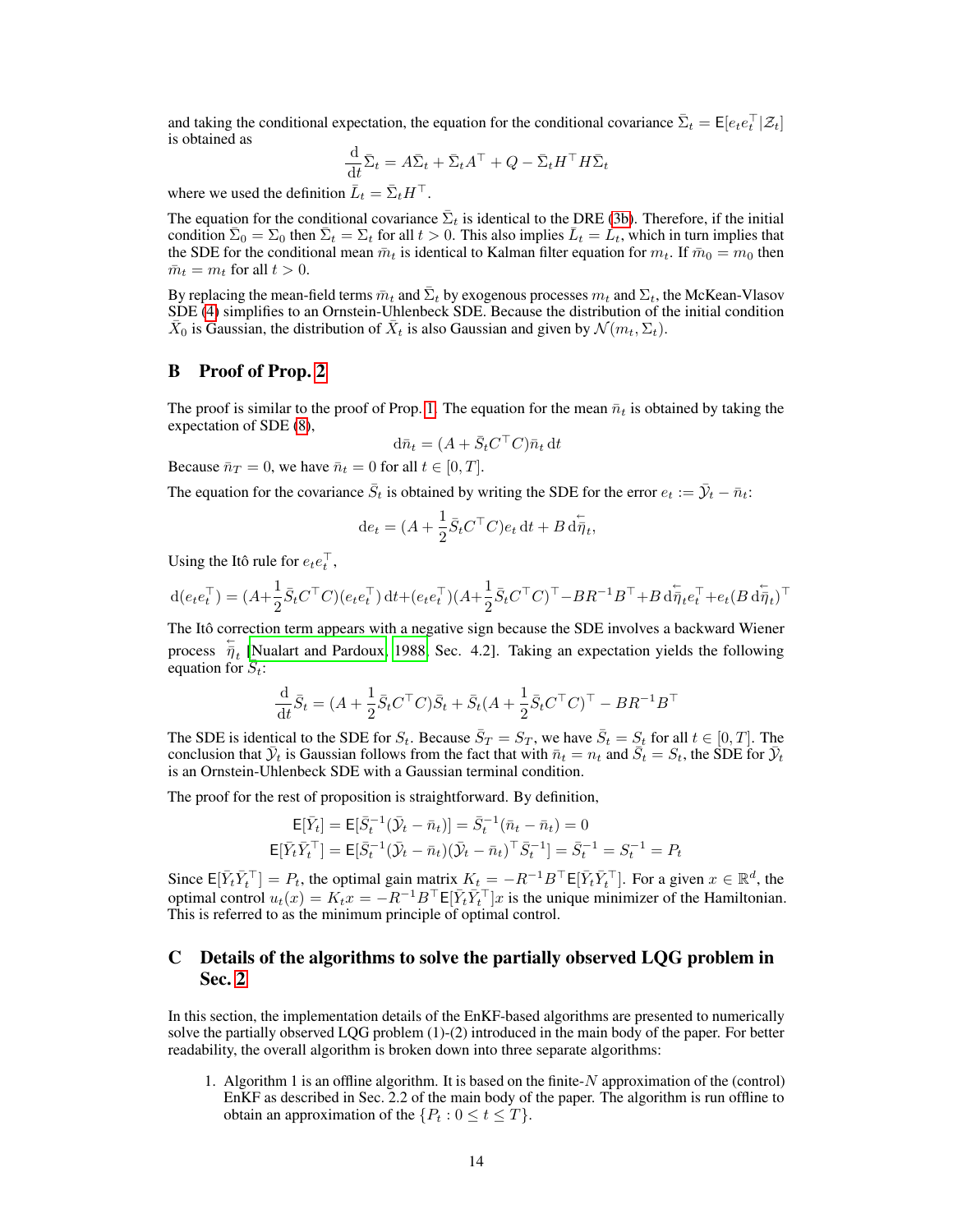- 2. Algorithm 2 is an online algorithm. It is based on the finite- $N$  approximation of the (filter) EnKF as described in Sec. 2.1 of the main body of the paper. The algorithm is run online in a real-time manner. At each time step, it processes the sensor measurements from the true system (plant) and computes the optimal control input by calling Algorithm 3.
- 3. Algorithm 3 computes the optimal control input. It is based upon minimization of the Hamiltonian function. In an online implementation, the optimal control input is applied to the plant at each time step.

The input structure of each of the three algorithms is clearly delineated. In particular, the algorithms require *only* the simulator in the form of the function evaluator  $f(x, u) = Ax + Bu$  for the dynamics,  $c(x) = Cx$  for the cost function, and  $h(x) = Hx$  for the observation function. The algorithms do not require solution of the DRE.

Remark 5. *In a numerical implementation of step 1 and step 2, there are two sources of error: (i) error on account of finite-*N *approximation; and (ii) error on account of time discretization which depends upon the step size* ∆t*. The finite-*N *approximation error has been studied in the* EnKF literature where it is shown that the error in approximating  $\|P_t - P_t^{(N)}\|$  (in step 1) and the error in approximating the gain the mean  $\|\hat{X}_t - \hat{X}_t^{(N)}\|$  (in step 2) converges to zero with the rate  $O(\frac{1}{\sqrt{2}})$  $\frac{1}{N}$ ) [Del Moral and Tugaut](#page-10-16) [\[2018\]](#page-9-5), [Bishop et al.](#page-9-10) [\[2019\]](#page-9-10), [Bishop and Del Moral](#page-9-5) [2018], [Taghvaei](#page-12-12) *[and Mehta](#page-12-12) [\[2018\]](#page-12-12), [Taghvaei](#page-12-13) [\[2019\]](#page-12-13). The time discretization error is also expected to be bounded and converges to zero with the rate*  $O(\Delta t)$  *when the system is stable Kloeden and Platen* [\[1999\]](#page-10-17).

<span id="page-14-0"></span>**Algorithm 1 [offline]** EnKF algorithm to approximate  $\{P_t : 0 \le t \le T\}$ 

**Input:** Simulation time T, simulation step-size  $\Delta t$ , number of particles N, simulator  $f(x, u) =$  $Ax + Bu$ , terminal cost  $P_T$ , cost function  $c(x) = Cx$ , and control cost matrix R.

**Output:** 
$$
{P_k}^{(N)} : k = 0, 1, 2, ..., \frac{T}{\Delta t}
$$
.  
\n1:  $T_F = \frac{T}{\Delta t}$   
\n2:  $P_{T_F}^{(N)} = P_T$   
\n3: Initialize  ${Y_{T_F}^{i}}_{i=1}^{N} \sim \mathcal{N}(0, P_T^{-1})$   
\n4: calculate  $n_{T_F}^{(N)} = N^{-1} \sum_{i=1}^{N} Y_{T_F}^{i}$   
\n5: **for**  $k = T_F$  to **1 do**  
\n6: Calculate  $\hat{c}_k^{(N)} = N^{-1} \sum_{i=1}^{N} c(Y_k^i)$   
\n7: Calculate  $M_k^{(N)} = (N - 1)^{-1} \sum_{i=1}^{N} (Y_k^i - n_k^{(N)}) (c(Y_k^i) - \hat{c}_k^{(N)})^T$   
\n8: **for**  $i = 1 : N$  **do**  
\n9:  $\Delta \eta_k^{i}$   $\sim \mathcal{N}(0, \frac{1}{\Delta t} R^{-1})$   
\n10:  $\Delta Y_k^i = f(Y_k^i, \Delta \eta_k^i) \Delta t + \frac{1}{2} M_k^{(N)} (c(Y_k^i) + \hat{c}_k^{(N)}) \Delta t$   
\n11:  $Y_{k-1}^i = Y_k^i - \Delta Y_k^i$   
\n12: **end for**  
\n13: Calculate  $n_{k-1}^{(N)} = N^{-1} \sum_{i=1}^{N} Y_{k-1}^{i}$   
\n14: Calculate  $S_{k-1}^{(N)} = (N - 1)^{-1} \sum_{i=1}^{N} (Y_{k-1}^i - n_{k-1}^{(N)}) (Y_{k-1}^i - n_{k-1}^{(N)})^T$   
\n15:  $P_{k-1}^{(N)} = (S_{k-1}^{(N)})^{-1}$   
\n16: **end for**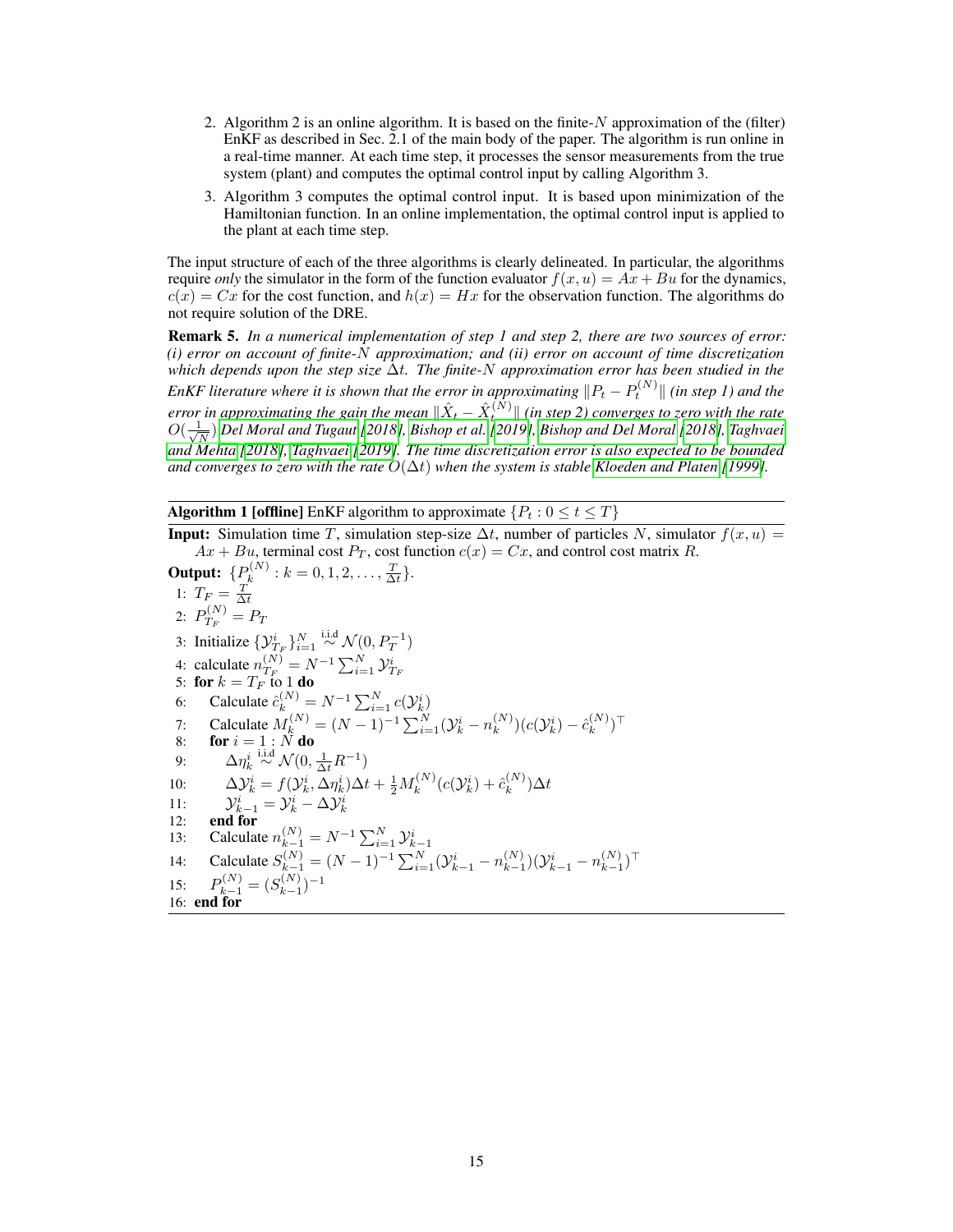Algorithm 2 [online] EnKF algorithm to approximate state estimate  $\hat{X}_t$  and optimal control  $u_t$ 

**Input:** Simulation time T, simulation step-size  $\Delta t$ , number of particles N, simulator  $f(x, u)$  $Ax + Bu$ , initial distribution  $\mathcal{N}(m_0, \Sigma_0)$ , process noise covariance  $\mathcal{R}$ , observation function  $h(x) = Hx, \{P_k^{(N)}\}$  $k_k^{(N)}$ :  $k = 0, 1, 2, \ldots, \frac{T}{\Delta t}$  from the offline algorithm [1.](#page-14-0) **Output:** estimate  $\{\hat{X}_k^{(N)}\}$  $k_{k}^{(N)}$  :  $k = 0, 1, 2, ..., \frac{T}{\Delta t}$  and optimal control input  $\{u_k^{(N)}\}$  $k^{(N)}$  :  $k =$  $0, 1, 2, \ldots, \frac{T}{\Delta t} - 1$ . 1: Define  $T_F \coloneqq \frac{T}{\Delta t}$ 2: Initialize particles  $\{X_0^i\}_{i=1}^N \stackrel{\text{i.i.d}}{\sim} \mathcal{N}(m_0, \Sigma_0)$ 3: for  $k = 0$  to  $T_F - 1$  do 4: Calculate  $\hat{X}_k^{(N)} = \frac{1}{N} \sum_{i=1}^N X_k^i$ 5: Calculate  $u_k^{(N)} = \arg \min_a \mathcal{H}(\hat{X}_k^{(N)})$  $P_{k}^{(N)},P_{k}^{(N)}\hat{X}_{k}^{(N)}$  $k^{(IV)}$ , a) from algorithm [3](#page-15-1) 6: Apply control  $u_k^{(N)}$  $\lambda_k^{(N)}$  to the true system and obtain the observation  $\Delta Z_k = Z_{(k+1)\Delta t} - Z_{k\Delta t}$ 7: Calculate  $\hat{h}_k^{(N)} = \frac{1}{N} \sum_{i=1}^N h(X_k^i)$ 8: Calculate  $L_k^{(N)} = \frac{1}{N-1} \sum_{i=1}^{N} (X_k^i - \hat{X}_k^{(N)})$  $\hat{h}_k^{(N)}) (h(X_k^i) - \hat{h}_k^{(N)})$  $\binom{N}{k}$ <sup>T</sup> $\mathcal{R}^{-1}$ 9: **for**  $i = 1$  to N **do** 10:  $\Delta \xi_k^i \stackrel{\text{i.i.d}}{\sim} \mathcal{N}(0, Q\Delta t)$ k 11:  $\Delta X_k^i = f(X_k^i, u_k^{(N)})$  $\lambda_k^{(N)})\Delta t+\Delta \xi_k^i+L_k^{(N)}$  $k^{(N)}(\Delta Z_k - \frac{h(X_k^i) + \hat{h}_k^{(N)}}{2} \Delta t)$ 12:  $X_{k+1}^i = X_k^i + \Delta X_k^i$ 13: end for 14: end for

## <span id="page-15-1"></span>Algorithm 3 Computation of optimal control

**Input:** state x, momentum y, control cost matrix  $R$ , Hamiltonian  $\mathcal{H}(x, y, \alpha) = y^T(a(x) + b(x)\alpha) + \frac{1}{2}|c(x)|^2 + \frac{1}{2}\alpha^{\top} R\alpha$ . **Output:** optimal control  $u = \arg \min_{\alpha} \mathcal{H}(x, y, \alpha)$ . 1: if  $b(x)$  is known then 2:  $u = -R^{-1}b(x)^\top y$ 3: else 4: **for**  $k = 1$  to m **do** 5:  $e_k = [0, \ldots, 0, 1]$  $k$ -th component  $,0,\ldots,0] \in \mathbb{R}^m$ 6:  $u_k = \mathcal{H}(x, y, R^{-1}e_k) - \mathcal{H}(x, y, 0) - \frac{1}{2}$  $(R^{-1})_{kk}$ 7: end for 8: end if

## <span id="page-15-0"></span>D Proof of the Prop. [3](#page-7-3)

The probability density  $p_t(x) \propto e^{-v_t(x)}$  (by definition). We begin by deriving the evolution equa-tion [\(14\)](#page-6-1) for  $p_t$ . Write  $v_t = -\log(p_t) + \beta_t$  where  $\beta_t$  is a time-dependent constant to ensure  $p_t$  is normalized. In terms of  $p_t$  and  $\beta_t$ , the HJB equation [\(12\)](#page-6-2) for  $v_t$  is written as

$$
-\frac{1}{p_t}\frac{\partial p_t}{\partial t} + \dot{\beta}_t + \frac{1}{2}|c|^2 - \frac{1}{p}a^T\nabla p - \frac{1}{2}\frac{1}{p_t}\text{Tr}(D\nabla^2 p_t) - \frac{1}{2}\text{Tr}((Q - D)\nabla^2 \log(p_t)) = 0
$$

where we used  $\nabla^2 \log(p_t) = \frac{1}{p_t} \nabla^2 p_t - \frac{1}{p_t^2} \nabla p_t \nabla p_t^\top$ . Multiplying by  $p_t$  yields

$$
\frac{\partial p_t}{\partial t} = (h_t + \dot{\beta}_t)p_t - \nabla \cdot (p_t a) + \nabla \cdot (p_t \nabla \cdot D) - \frac{1}{2} \nabla^2 \cdot (p_t D)
$$

where we used

$$
h_t := \frac{1}{2}|c|^2 + \nabla \cdot a - \frac{1}{2}\nabla^2 \cdot D + \frac{1}{2}\text{Tr}((D-Q)\nabla^2 \log(p_t))
$$

$$
a^T \nabla p_t = \nabla \cdot (p_t a) - p_t \nabla \cdot a
$$

$$
\text{Tr}(D\nabla^2 p_t) = \nabla^2 \cdot (p_t D) - 2\nabla \cdot (p_t \nabla \cdot D) + p_t \nabla^2 \cdot D
$$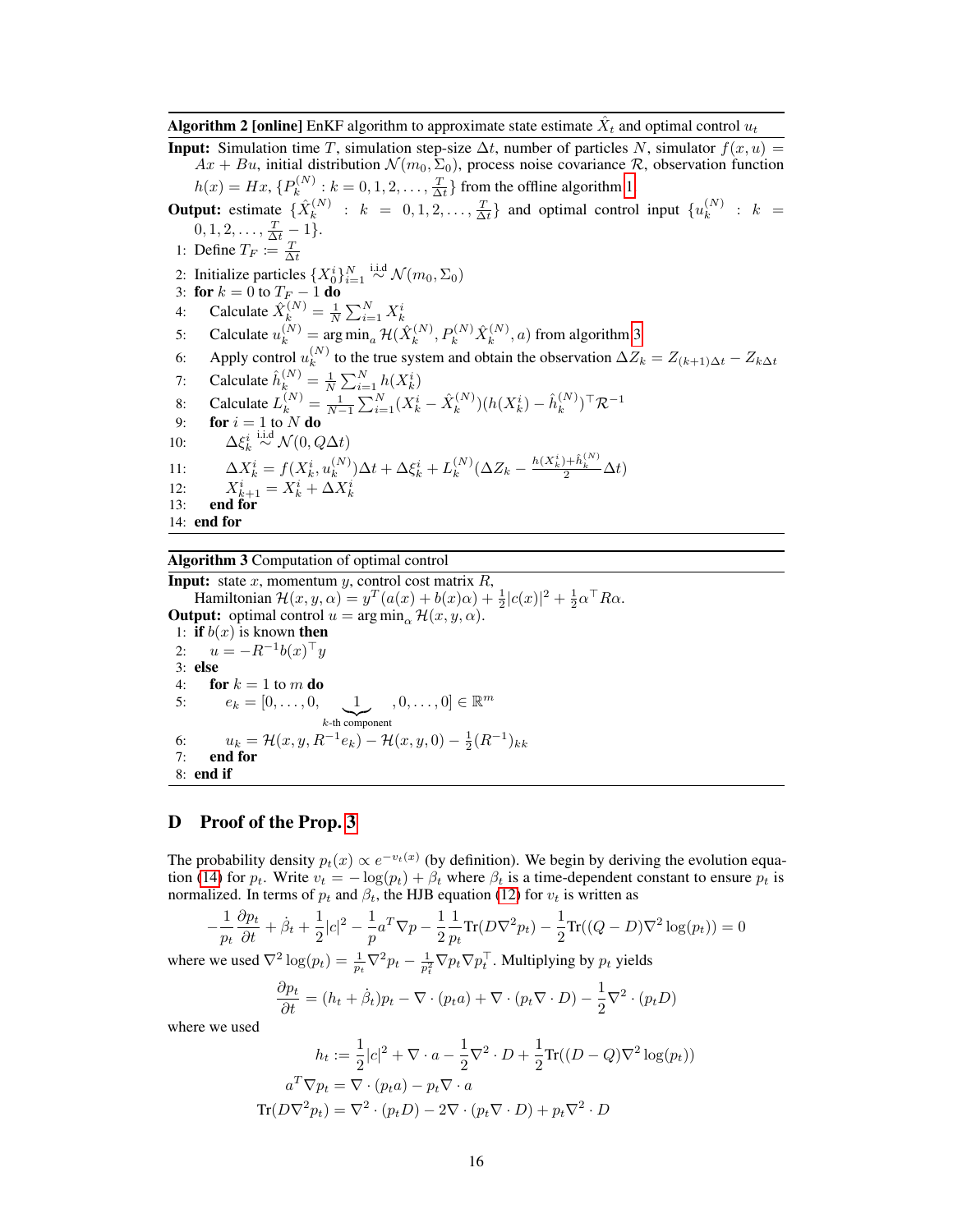Noting  $\int \frac{\partial p_t}{\partial t} \, \mathrm{d}x = 0$ , we obtain

$$
\dot{\beta} = -\int h_t(x)p_t(x) dx = -\hat{h}_t
$$

which in turn gives the PDE [\(14\)](#page-6-1) for  $p_t$ .

The proof for  $\bar{p}_t = p_t$  follows from showing that the evolution equation for  $\bar{p}_t$  and  $p_t$  are identical. Consider the SDE [\(15\)](#page-7-2). The evolution equation for the density  $\bar{p}_t$  is the Fokker-Planck equation:

$$
\frac{\partial \bar{p}_t}{\partial t} = -\nabla \cdot (\bar{p}_t a) - \nabla \cdot (\bar{p}_t \nabla \cdot D) - \nabla \cdot (\bar{p}_t \mathcal{V}_t) - \frac{1}{2} \nabla^2 \cdot (\bar{p}_t D)
$$

where the diffusion term  $\frac{1}{2}\nabla^2 \cdot (\bar{p}_t D)$  appears with a negative sign because  $\overline{\overline{\eta}}_t$  is a backward Wiener process.

It is easily see that if the vector-field  $V_t(\cdot)$  solves the PDE [\(16\)](#page-7-0) then the evolution equations for  $p_t$ and  $\bar{p}_t$  are identical.

# <span id="page-16-0"></span>E Finite- $N$  algorithm to solve the nonlinear optimal control problem in Sec. [3](#page-6-0)

This is continuation of Remark 3 in the main body of the paper. In particular, we assume two approximations: (i)  $h_t(x) \approx \frac{1}{2} |c(x)|^2$  and (ii)  $\bar{p}_t$  is a Gaussian density.

The finite-N algorithm involves simulating a system of interacting particles  $\{\mathcal{Y}_t^i \in \mathbb{R}^d : 0 \leq t \leq t\}$  $T, i = 1, \ldots, N$  according to

$$
d\mathcal{Y}_t^i = a(\mathcal{Y}_t^i) dt + b(\mathcal{Y}_t^i) d\overleftarrow{\eta}_t^i + M_t^{(N)} \left( \frac{c(\mathcal{Y}_t^i) + \hat{c}_t^{(N)}}{2} \right) dt, \quad \mathcal{Y}_T^i \stackrel{\text{i.i.d}}{\sim} e^{-g_T}
$$

where  $\hat{c}_t^{(N)} := N^{-1} \sum_{i=1}^N c(\bar{\mathcal{Y}}_t^i), \eta^i := \{\eta_t^i \in \mathbb{R}^m : i : 0 \le t \le T\}$  is an independent copy of  $\bar{\eta}$  and the control gain

$$
M_t^{(N)} = \frac{1}{N-1} \sum_{i=1}^{N} (\mathcal{Y}_t^i - n_t^{(N)}) (c(\mathcal{Y}_t^i) - \hat{c}_t^{(N)})^\top
$$

where  $n_t^{(N)} := \frac{1}{N} \sum_{i=1}^{N} \mathcal{Y}_t^i$ .

To obtain the control, compute the empirical covariance

$$
S_t^{(N)} = \frac{1}{N-1}\sum_{i=1}^N (\mathcal{Y}_t^i - n_t^{(N)})(\mathcal{Y}_t^i - n_t^{(N)})^\top
$$

and use it to define

$$
Y_t^i = (S_t^{(N)})^{-1}(\mathcal{Y}_t^i - n_t^{(N)})
$$

If the function  $b(x)$  is known, the approximate formula for the optimal control is obtained as

$$
u_t(x) = -\frac{1}{N-1}\sum_{i=1}^N R^{-1}(b(x)^\top Y^i_t)(Y^i_t)^\top x
$$

This step is justified using the Gaussian approximation of the density.

If the function  $b(x)$  is not known, the optimal control input is evaluated by minimizing the Hamiltonian. The overall algorithm is described in algorithm [4.](#page-17-1)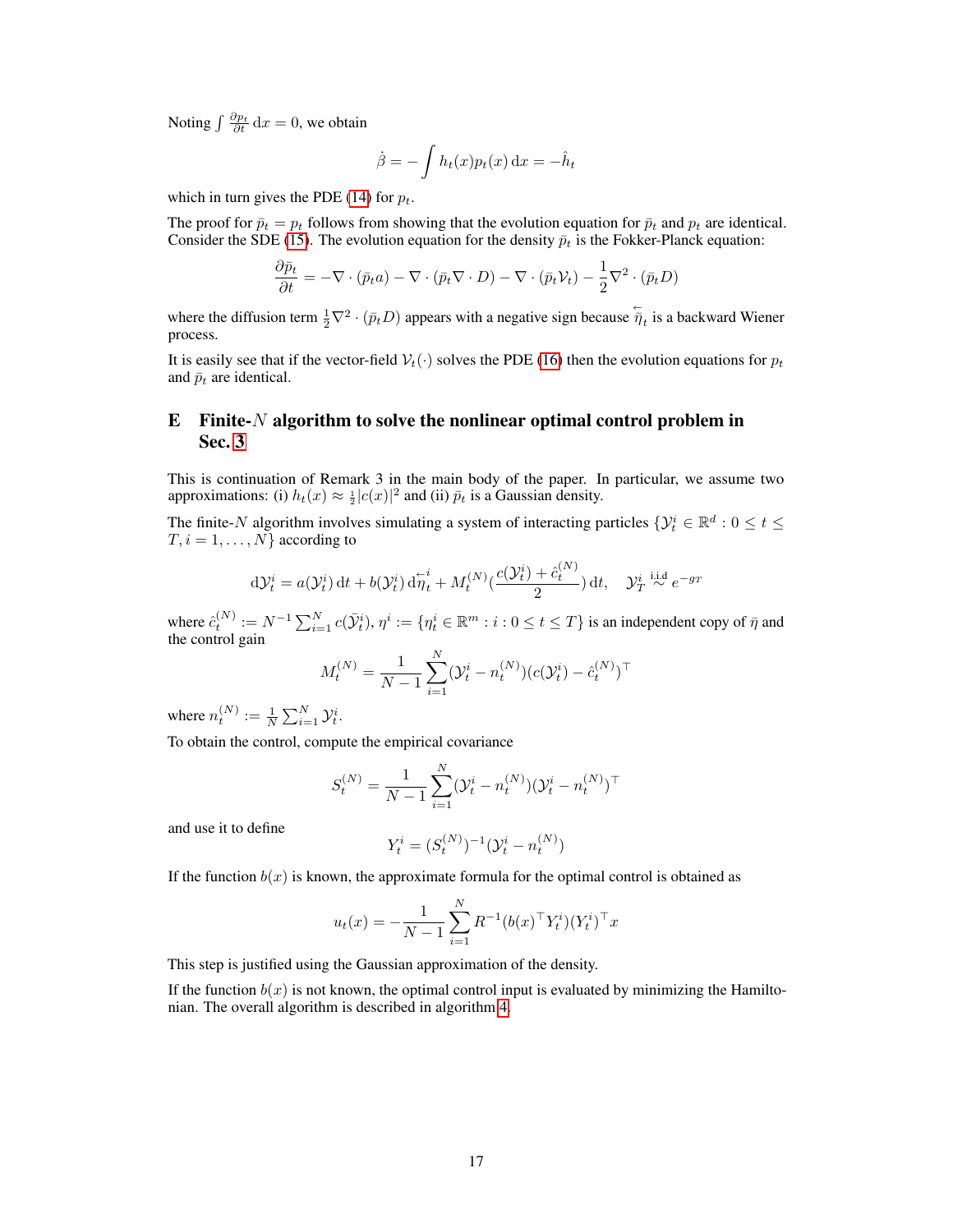#### <span id="page-17-1"></span>Algorithm 4 EnKF algorithm to approximate the optimal control law for the nonlinear problem.

**Input:** Simulation time T, simulation step-size  $\Delta t$ , number of particles N, simulator  $f(x, u) =$  $a(x) + b(x)u$ , terminal cost  $g_T$ , cost function  $c(x)$ , and control cost matrix R.

**Output:** optimal control law  $\{u_k^{(N)}\}$  $k^{(N)}(x): k = 0, 1, 2, \ldots, \frac{T}{\Delta t} - 1\}$ 1:  $T_F = \frac{T}{\Delta t}$ 2: Initialize  $\{y_{T_F}^i\}_{i=1}^N \stackrel{\text{i.i.d}}{\sim} e^{-g_T}$ 3: calculate  $n_{T_F}^{(N)}$ 3: calculate  $n_{T_F}^{(N)} = N^{-1} \sum_{i=1}^{N} \mathcal{Y}_{T_F}^i$ <br>4: **for**  $k = T_F$  to 1 **do** 5: Calculate  $\hat{c}_k^{(N)} = N^{-1} \sum_{i=1}^N c(\mathcal{Y}_k^i)$ 6: Calculate  $M_k^{(N)} = (N-1)^{-1} \sum_{i=1}^{N} (\mathcal{Y}_k^i - n_k^{(N)})$  $\binom{N}{k}(c(\mathcal{Y}_k^i)-\hat{c}_k^{(N)})$  $\binom{(N)}{k}$ T 7: for  $i = 1$  to N do 8:  $\Delta \eta_k^i \stackrel{\text{i.i.d}}{\sim} \mathcal{N}(0, \frac{1}{\Delta t} R^{-1})$ 9:  $\Delta \mathcal{Y}_k^i = f(\mathcal{Y}_k^i, \Delta \eta_k^i) \Delta t + \frac{1}{2} M_k^{(N)}$  $\hat{c}^{(N)}_k (c(\mathcal{Y}^i_k) + \hat{c}^{(N)}_k$  $_{k}^{\left( N\right) })\Delta t$ 10:  $\mathcal{Y}_{k-1}^i = \mathcal{Y}_k^i - \Delta \mathcal{Y}_k^i$ <br>11: **end for** 12: Calculate  $n_{k-1}^{(N)} = N^{-1} \sum_{i=1}^{N} \mathcal{Y}_{k-1}^{i}$ 13: Calculate  $S_{k-1}^{(N)} = (N-1)^{-1} \sum_{i=1}^{N} (\mathcal{Y}_{k-1}^{i} - n_{k-1}^{(N)})$  $\binom{(N)}{k-1}$  $(\mathcal{Y}_{k-1}^{i} - n_{k-1}^{(N)})$  $\binom{N}{k-1}$ <sup>T</sup> 14:  $P_{k-1}^{(N)} = (S_{k-1}^{(N)})$  ${k-1 \choose k-1} - 1$ 15: compute  $u_{k-1}^{(N)}$  $\binom{N}{k-1}(x) = \arg\min_{\alpha} \mathcal{H}(x, P_{k-1}^{(N)}x, \alpha)$  from algorithm [3](#page-15-1) 16: end for

# F Details of the numerical examples in Sec. [4](#page-8-0)

**Notation:**  $\mathcal{I}_n \in \mathbb{R}^{n \times n}$  denotes the identity matrix.

#### <span id="page-17-0"></span>F.1 Coupled mass spring damper system

This system is taken from [Mohammadi et al.](#page-11-4) [\[2019\]](#page-11-4). The matrices  $A$  and  $B$  are as follows:

$$
A = \begin{bmatrix} 0_{d_s \times d_s} & \mathcal{I}_{d_s} \\ -\mathbb{T} & -\mathbb{T} \end{bmatrix}, \quad B = \begin{bmatrix} 0_{d_s \times d_s} \\ \mathcal{I}_{d_s} \end{bmatrix}
$$

where  $d_s = \frac{d}{2}$  is the number of masses and  $\mathbb{T} \in \mathbb{R}^{d_s \times d_s}$  is a Toeplitz matrix with 2 on the main diagonal and −1 on the first sub-diagonal and first super-diagonal. Additional model and simulation parameters are listed in Table [1](#page-17-2) and [2,](#page-18-1) respectively.

Table 1: Model parameters for the coupled mass spring damper system

<span id="page-17-2"></span>

| Model parameter           | Numerical value         |
|---------------------------|-------------------------|
| $m_0$                     | $0_{d\times 1}$         |
| $\Sigma_0$                | $0.1\mathcal{I}_d$      |
| C for $d=2$               | $\sqrt{5}\mathcal{I}_d$ |
| C for $d = 4, 20, 50, 80$ | $\mathcal{I}_d$         |
| R.                        | $\mathcal{I}_{d_s}$     |
| $P_T$                     | $\mathcal{I}_d$         |
| $\overline{C}$            | $\mathcal{I}_d$         |
|                           |                         |